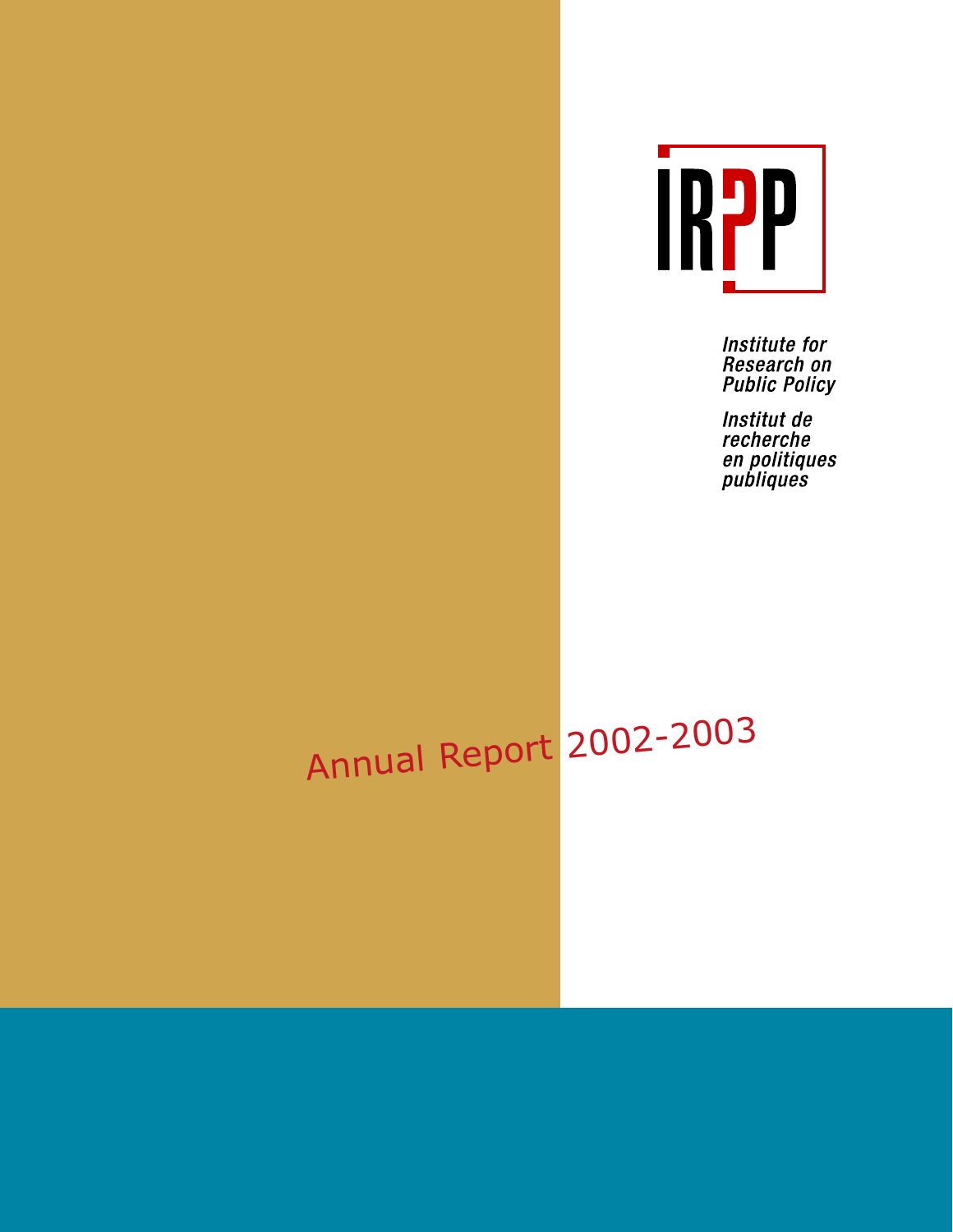### IRPP's Mission



OUNDED IN 1972, the Institute for Research on Public Policy is an independent, national, nonprofit organization.

IRPP seeks to improve public policy in Canada by generating research, providing insight and sparking debate that will contribute to the public policy decision-making process and strengthen the quality of the public policy decisions made by Canadian governments, citizens, institutions and organizations.

IRPP's independence is assured by an endowment fund, to which federal and provincial governments and the private sector have contributed.



*[www.irpp.org](http://irpp.org) Mission*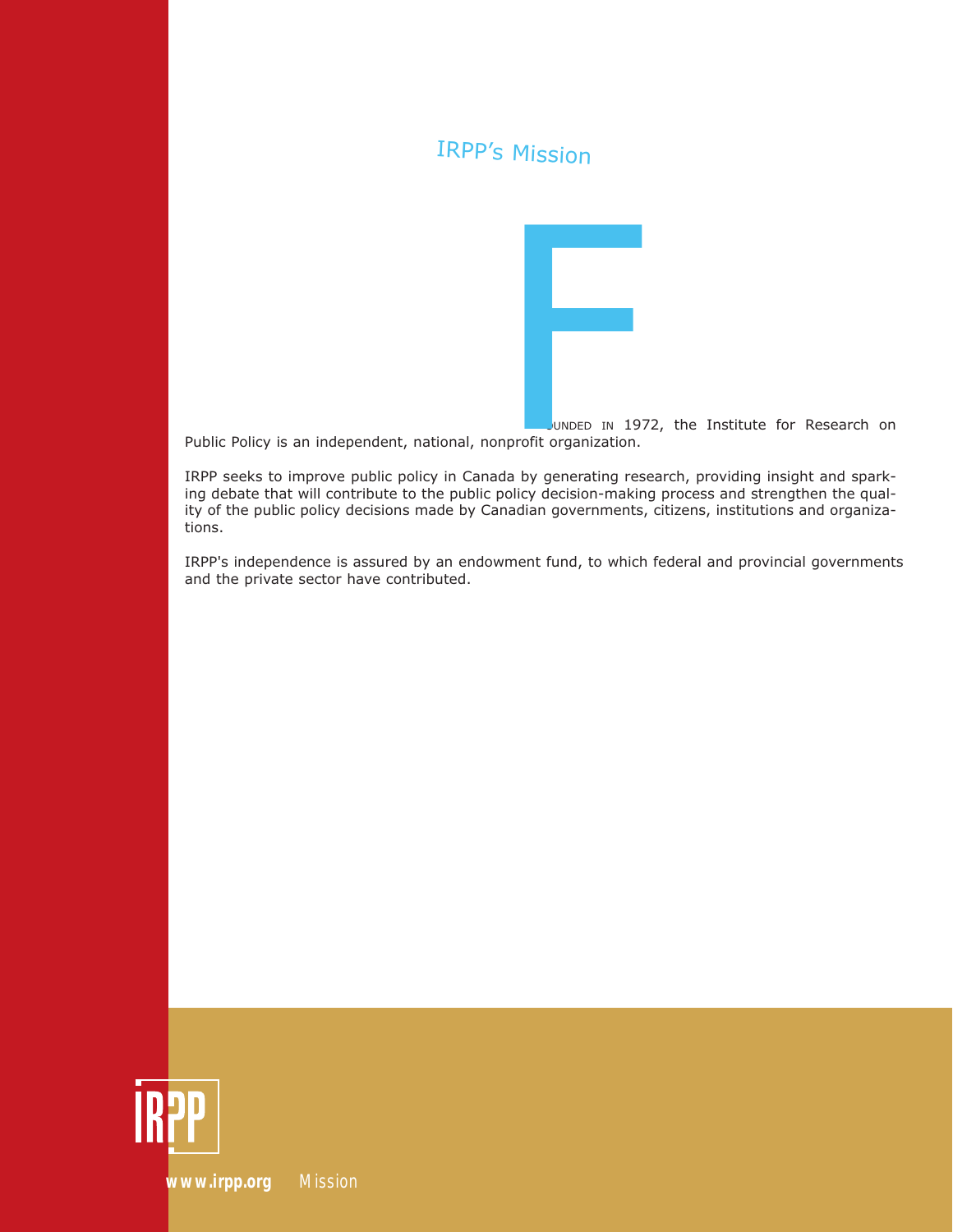# Report of the Chair of the Board of Directors

HE FISCAL YEAR, 2002–03, my second as Chair of the [Board](http://www.irpp.org/about/ab_board.htm) [of Directors,](http://www.irpp.org/about/ab_board.htm) has been a full and interesting one for me and for the IRPP. Incorporating the events and celebrations around the 30th anniversary of the IRPP's founding in April 1972, it was a year of retrospection as we looked afresh at some of the events of the past 30 years through the eyes of some important Canadian policy leaders of the period, during the very successful 30th anniversary lectures series. It was also a year of celebration and pride as the IRPP reflected on its evolution into Canada's premier independent public policy think tank. I had the pleasure of being the master of ceremonies at the crowning 30th anniversary event, a gala dinner at the Museum of HE FISCA<br>
THE FISCA<br>
THE FISCA<br>
THE FISCA<br>
THE FISCA<br>
THE FISCA<br>
THE FISCA<br>
THE FISCA<br>
THE FISCA<br>
THE FISCA<br>
THE FISCA<br>
THE FISCA<br>
THE FISCA<br>
THE FISCA<br>
THE FISCA<br>
THE FISCA<br>
THE FISCA<br>
THE FISCA<br>
THE FISCA<br>
THE FISCA<br>
THE

Civilization in Hull attended by Her Excellency, the Right Honourable Adrienne Clarkson, Governor General of Canada. On that occasion, we recognized five great public policy figures, and made a contribution to future public policy practice by raising funds for four IRPP internships. Three interns were hired in 2002–03, and the fourth completed her term in summer 2003.

The year 2002–03 was also a year of new directions, as the IRPP launched an important new Nexus research initiative, [Shaping Canada's Future: Immigration and Refugee Policy.](http://www.irpp.org/research/re_immig.asp) The tragic events of September 11, 2001, which created the new security imperatives that are currently driving much research at the IRPP, were commemorated in the September 2002 issue of *Policy Options.* One research area[, Courts and Legislatures,](http://www.irpp.org/research/re_cl.asp) has concluded, and the Social Union will conclude in the coming year.

Turning to Board business, Miller Ayre, Yves Guérard, Philip Orsino, Peter White and Alfred Wirth are retiring at the ends of their second terms, and Robbie Shaw is stepping down. On behalf of the IRPP's Board and staff, I would like to thank them all for their tremendous contributions to the Institute's research agenda and strategic direction. Special thanks go to Peter White, who served as Chair for his first term. [Germaine Gibara](http://www.irpp.org/about/gibara.htm) has agreed to serve as Vice–Chair for a second term, and [John Helliwell](http://www.irpp.org/about/helliwell.htm) will also serve a second term on the Board. I thank them both.

The IRPP is also very pleased to welcome five new Directors to its Board: [Fred Gorbet,](http://www.irpp.org/about/gorbet.htm) [Janice MacKinnon,](http://www.irpp.org/about/mackinnon.htm) [Guy](http://www.irpp.org/about/stpierre.htm) [Saint-Pierre,](http://www.irpp.org/about/stpierre.htm) [Bernard Shapiro](http://www.irpp.org/about/shapiro.htm) and [Kent Weaver.](http://www.irpp.org/about/weaver.htm) I thank them for agreeing to serve on the Board and look forward to collaborating with them to enhance the IRPP's presence and contribution to Canadian public policy debates.

Finally, on behalf of the board, I would like to thank the Institute's President, Hugh Segal, for his tireless pursuit of excellence and relevance in the Canadian public policy sphere and his unfailing ability to continue to raise the Institute's profile across Canada. I congratulate him and the Institute's excellent staff for all their hard work and enthusiasm. I look forward to another year of insightful contributions by the IRPP.

The Hon. Bob Rae, P.C., O.C., Q.C. Chair



**POPERTY ISLAND ISLAND ISLAND ISLAND ISLAND ISLAND ISLAND ISLAND ISLAND ISLAND ISLAND ISLAND ISLAND ISLAND ISLAND ISLAND ISLAND ISLAND ISLAND ISLAND ISLAND ISLAND ISLAND ISLAND ISLAND ISLAND ISLAND ISLAND ISLAND ISLAND ISL**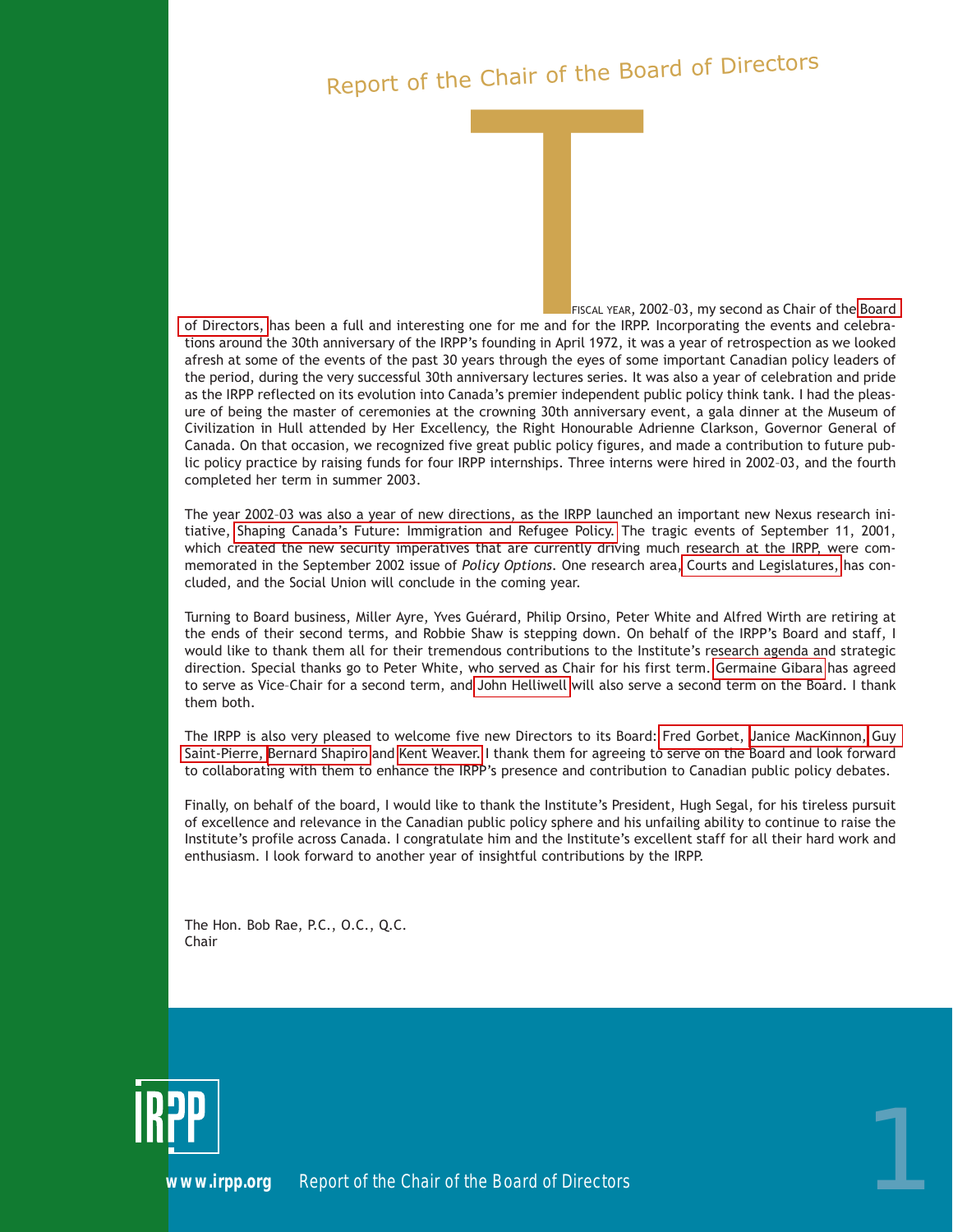# Message from the President

N APRIL 11, 1972 THE LETTERS PATENT WERE FILED for<br>
Stitute for Research on Public Policy - l'Institut de recherche politique<br>
politiques publiques, in 1992) — and the IRPP was born! The idea for<br>
rmment under Pierre Ellio a new Canadian research institute, the Institute for Research on Public Policy – l'Institut de recherche politique (which became l'Institut de recherche en politiques publiques, in 1992) — and the IRPP was born! The idea for the Institute came out of the federal government under Pierre Elliot Trudeau, who, along with the provincial governments, injected the seed money. Largely due to the leadership and fundraising talents of John Black Aird, the Institute's second Chair, an endowment fund was created based on contributions from the private sector and various foundations. This fund has been instrumental in ensuring the Institute's independence, hence the 30th anniversary slogan, "An independent voice for better public policy."

The IRPP's 30th was feted in several ways in 2002. In a very successful series of lectures held in different Canadian cities over the course of the year, various watersheds in public policy were highlighted. In this way the Institute reflected on major policy developments over the last three decades in order to capitalize on lessons of the past.

The series kicked off on February 20, 2002, in Ottawa, with the Honourable Monique Bégin who, as minister of National Health and Welfare from 1977 to 1984, was the main instigator of the *Canada Health Act* (1984). Now, at a time when the health system is under intense scrutiny, several analysts believe that the principles enshrined in the *Canada Health Act* are no longer adequate for current realities. Ms. Bégin broached this problem in the course of reviewing the rationale of the legislation at the time and the changes that might prove necessary to adapt it to today's circumstances.

The events leading up to the Free Trade Agreement were among the topics dealt with by the Honourable Donald Macdonald in the second lecture, held in April 2002 in Toronto. Mr. Macdonald held several senior ministerial portfolios in the Trudeau government, notably Government House Leader; Minister of National Defence; Minister of Energy, Mines and Resources; and Minister of Finance. He also chaired the Royal Commission on the Economic Union and Development Prospects for Canada (the Macdonald Commission, 1982–1985), which is widely acknowledged as having been pivotal to the introduction of the Free Trade Agreement (1988). Mr. Macdonald spoke about the origins of the commission, the evolution of the Free Trade Agreement and how Canada can best meet the challenges of the global economy.



*[www.irpp.org](http://www.irpp.org/) Message from the President* 2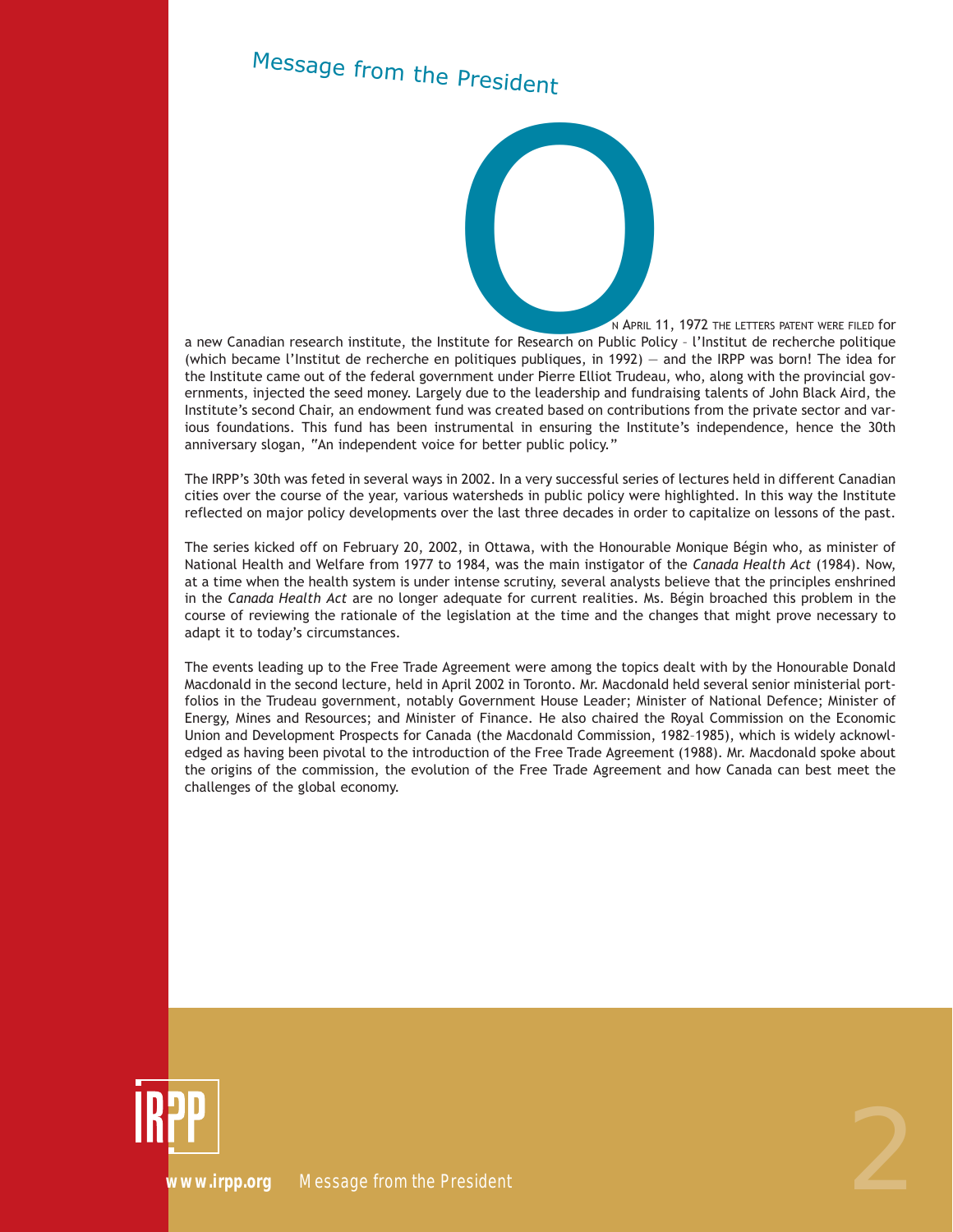In the third lecture, held in Montreal in May 2002, the Honourable Claude Castonguay reminisced about a milestone in Quebec's history, the establishment of the Caisse de dépôt et placement du Québec, over which he presided. Mr. Castonguay held senior Cabinet posts in the Quebec government in the 1970s and is a former president of Laurentian Group. He provided a first-hand account of the rationale and public policy circumstances surrounding the creation of the Caisse and his involvement in the process. He also offered a critical analysis of the direction the institution should take in the context of new economic realities.

The celebrations culminated at the end of May with a 30th anniversary dinner at the Museum of Civilization in Hull. In the presence of Her Excellency, the Right Honourable Adrienne Clarkson, Governor General of Canada, the event was co-chaired by L. R. Wilson, Chairman of the Board of CAE Inc. and Nortel Networks, and Guy Saint-Pierre, Chairman of the Royal Bank of Canada. The dinner, attended by 450 guests, raised money for IRPP internships to initiate some young Canadians to policy research. During the evening four people were recognized for their extraordinary service to Canada and to public policy: Tom Kent, Michael Pitfield, Gordon Robertson and Claude Ryan. In addition, Ronald Ritchie, who wrote the 1969 report that led to the creation of the IRPP, received the Roland J. Lutes Memorial Award for Extraordinary Service to the Institute.

Our anniversary was also commemorated in a special May–June 2002 double issue of *Policy Options*. Printed in full colour for the occasion, the issue included a chronological review of Canada's major public policy developments over the previous 30 years and looked back at the Institute's work during that period through interviews with emeritus members of the Institute, excerpts from works published by the IRPP, and a list of all the studies published by the Institute to date.

To round out the IRPP's 30 years, a history of the Institute will be published. Its author, Peter Dobell, is a founding member of the IRPP who has witnessed its evolution over the years and still sits on its board. This monograph is scheduled for publication in 2004.

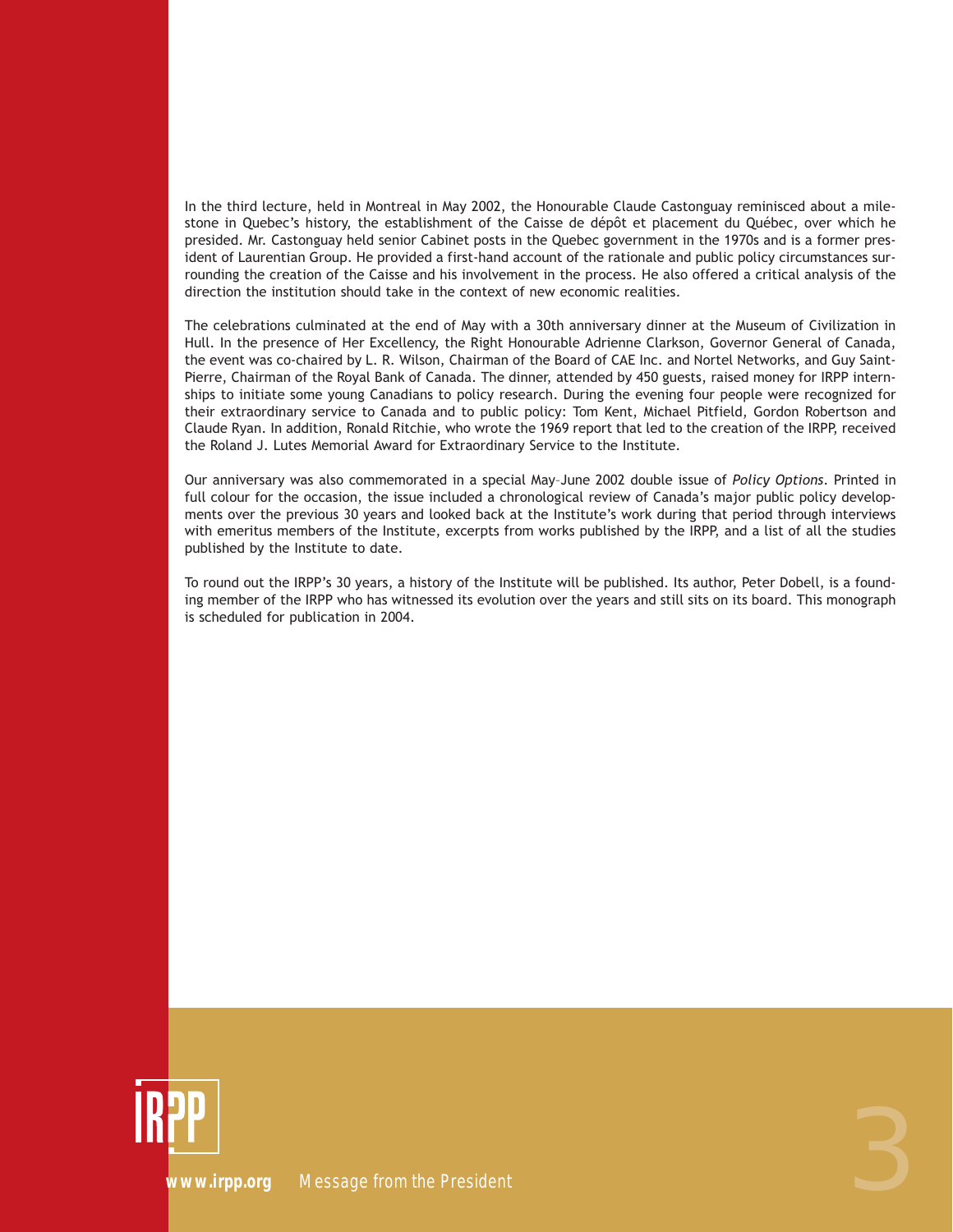ANADA'S ECONOMIC PERFORMANCE AND SOCIAL PROGRESS have always been at the heart of the IRPP's research agenda. The Nexus research mandate focuses on the linkages between them in order to identify the policy priorities necessary to maximize Canadians' opportunities and wellbeing as a result of a dynamic and productive economy. ANAL

**NEXUS** 

Two major Nexus research initiatives came to fruition this year. The projects, undertaken in partnership with the Centre for the Study of Living Standards (CSLS), led to the publication of a special supplement of *Canadian Public Policy-Analyse de Politiques* and the release of the second volume of *The Review of Economic Performance and Social Progress*. The ongoing research programs under Nexus — Health and Public Policy, Economic Policy and Growth and Canada's Options in North America — also had a full and productive year. In addition, the Institute Iaunched a new research initiative, Shaping Canada's Future: Immigration and Refugee Policy. Although the IRPP has done work on immigration issues in the past, the present research agenda reflects the central importance of policy decisions in this area and their broad implications for Canada's economic and social policies and governance.

### Linkages Between Economic Growth and Inequality

Linkages Between Economic<br>Growth and Inequality<br>n January 2003 *Canadian Public Policy-Analyse de*<br>entitled "The Linkages Between Economic Growth and<br>a successful IRPP-CSLS conference on the two-way linkages *Politiques* published a special issue (volume 29) entitled "The Linkages Between Economic Growth and Inequality," consisting of papers emerging from a successful IRPP-CSLS conference on the two-way linkages between growth and inequality, held in Ottawa in 2001. The conference organizers, Pierre Fortin (UQAM), Andrew Sharpe (CSLS) and France St-Hilaire (IRPP) also acted as guest editors for the volume. It features 10 papers covering a wide range of issues, including an examination of poverty and inequality trends in Canada and the United States, theoretical perspectives on economic growth and inequality — in particular the traditional assumption of equity-efficiency trade-offs — and the role of public policy and other factors such as an aging population.

### The Review of Economic Performance and Social Progress

The Review of Economic<br>
Performance and Social Progress<br>
the theme of the second volume of *The Review of Economics*<br>
Social Understanding of Productivity (December 2002), stems<br>
Ing Canadian policy-makers, the ongoing pro *Performance and Social Progress*, entitled *Towards a Social Understanding of Productivity* (December 2002), stems from a controversial issue of growing concern among Canadian policy-makers, the ongoing productivity gap between Canada and the United States. In keeping with the underlying objectives of the review, the editors — Andrew Sharpe (CSLS), France St-Hilaire (IRPP) and Keith Banting (Queen's University) — and the contributors take a nontraditional approach to the issue, extending their analysis beyond standard economic variables to incorporate a wider range of institutional and social factors. These essays highlight not only the impact of productivity on citizens' standards of living, but also the role of demographic factors, human capital development (e.g., skills, education and health status), social networks and institutions in explaining national differences in productivity growth.

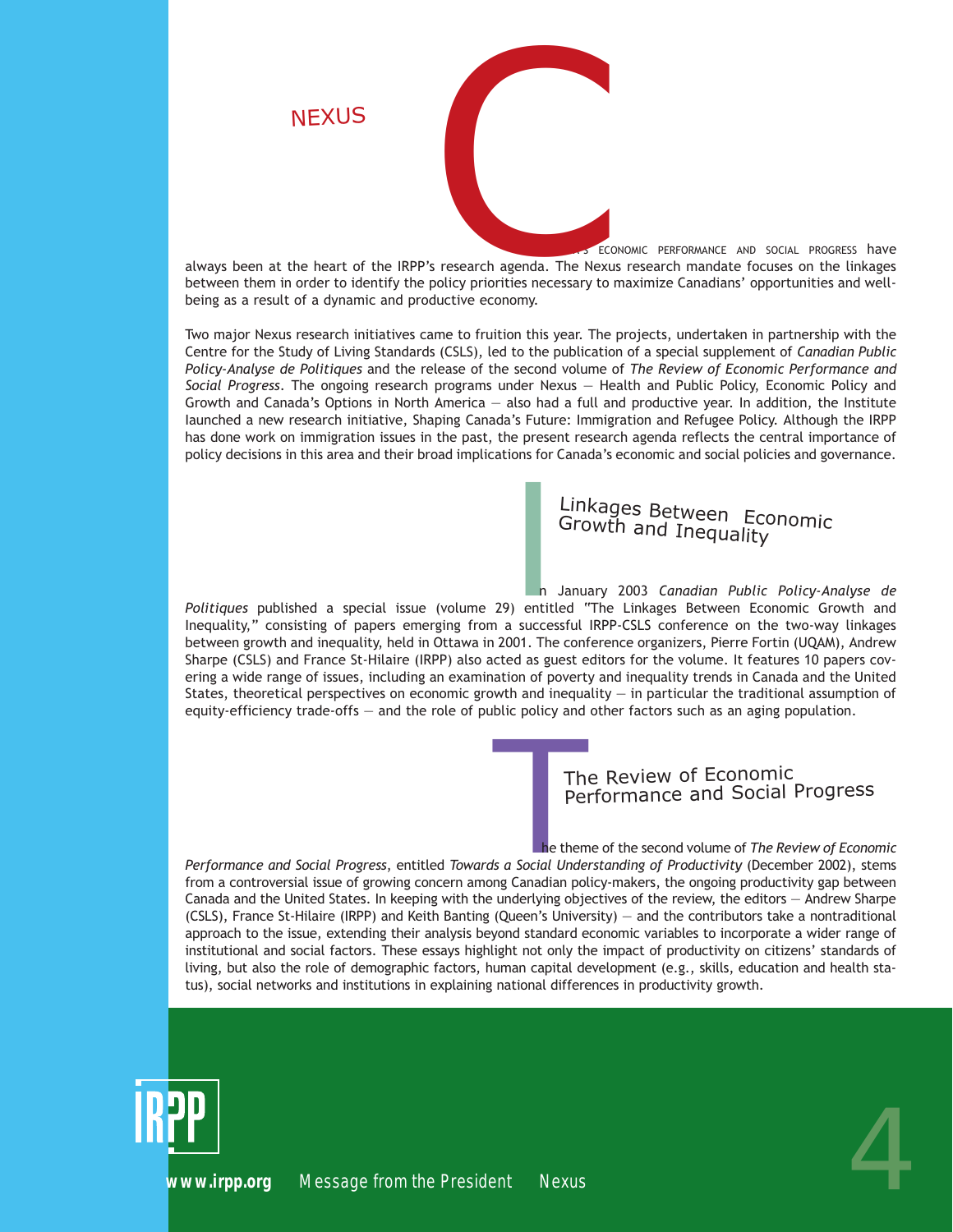### Health and Public Policy

The future of the health care system has been of primary<br>the past few years. The IRPP pursued several research initiatives<br>to the 2000 Health Accord, IRPP convened an expert task force concern to Canadians and their governments for the past few years. The IRPP pursued several research initiatives related to health care in 2002–03. In the lead-up to the 2000 Health Accord, IRPP convened an expert task force on health policy — the Hon. Monique Bégin, Colleen Flood, Claude E. Forget, Henry Friesen, Maureen Quigley, Carolyn Tuohy and Duncan Sinclair, chaired by Michael Decter — which proposed a multifaceted plan to ensure the sustainability of Canada's health care. Their report, addressed to first ministers, treated a wide range of issues such as the need for better outcome measurement, information sharing, local accountability, strategic investment in primary care, pharmaceutical research and quality control. Following up on the 2002 reports of the Romanow and Kirby inquiries into the future of health care, the IRPP Task Force on Health Care then issued its assessment of reform priorities and policy recommendations in an open letter to first ministers, prior to the federal-provincial negotiations that led to the 2003 Health Accord in early February.

IRPP is collaborating with the Institute of Intergovernmental Relations (IIGR) at Queen's University to publish a collection of essays, based on research conducted in 2002 for the Romanow Commission, on the role of fiscal federalism in the development of publicly insured universal health care. Entitled *Money, Politics and Health Care: Reconstructing the Federal-Provincial Partnership*, the volume provides comprehensive analyses of key issues in federal-provincial health care relations, focusing in particular on the federal government's funding role, the need for dispute-resolution mechanisms and the more recent debate on vertical fiscal imbalance. This volume, edited by Harvey Lazar (IIGR) and France St-Hilaire (IRPP), is due to be released in fall 2003.

Also as part of its research activities leading up to the release of the Romanow Commission and the Kirby Senate Committee reports, the Institute organized a major public conference on the policy issues related to prescription drugs entitled "Toward a National Strategy on Drug Insurance: Challenges and Priorities." This event, held in Toronto in September 2002, grouped scholars from Canada, the United States and Europe with practitioners from the private, public and not-for-profit sectors in an interdisciplinary discussion of drug-pricing policies, private and public insurance plans, coverage and cost management.

In addition, three studies were published in Health and Public Policy over the past year. In ["What Is the Best](http://www.irpp.org/pm/archive/pmvol3no6.pdf) [Public-Private Model for Canadian Health Care?"](http://www.irpp.org/pm/archive/pmvol3no6.pdf) Kieke G. H. Okma, an associate professor at the School of Policy Studies at Queen's University and a civil servant with the Dutch ministry of health, proposes a framework to address the future of health care in Canada, informed by the experiences of other jurisdictions, emphasizing the need to develop politically, economically and socially feasible solutions (*Policy Matters*, May 2002). Claude E. Forget, a former Quebec minister of health with vast expertise in health care issues and a member of the IRPP Task Force on Health Policy, penned ["Comprehensiveness in Public Health Care: An Impediment to Effective](http://www.irpp.org/pm/archive/pmvol3no11.pdf) [Restructuring,"](http://www.irpp.org/pm/archive/pmvol3no11.pdf) a controversial paper that untangles the principle of comprehensiveness (*Policy Matters*, October 2002). He stresses the need to abandon this principle, which was originally intended for very specific historical purposes that no longer exist. Finally, in ["A Patients' Bill of Rights: A Cure for Canadians' Concerns about Health](http://www.irpp.org/pm/archive/pmvol3no12.pdf) [Care?"](http://www.irpp.org/pm/archive/pmvol3no12.pdf) Colleen M. Flood, IRPP Task Force on Health Policy member, and Tracey Epps explore the possibility of addressing public concerns about access to treatment and waiting lists through a patient's bill of rights (*Policy Matters*, November 2002).

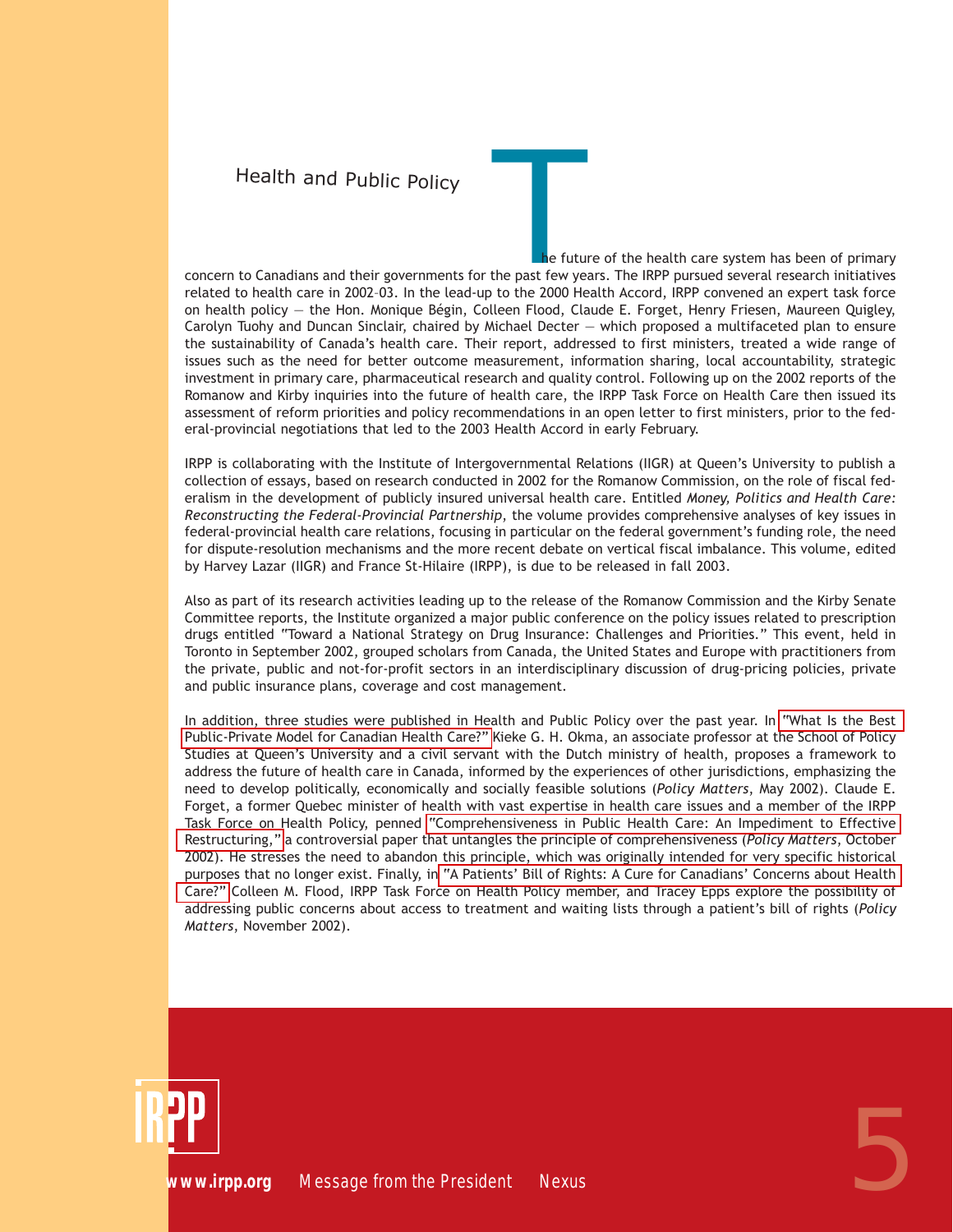### Economic Policy and Growth

The IRPP's activities under this Nexus research area focus<br>and factors affecting economic growth. As part of this research<br>dies that seek to shed light on specific aspects of domestic ecoon economic policy issues, including fiscal policy and factors affecting economic growth. As part of this research focus, IRPP publishes, on an occasional basis, studies that seek to shed light on specific aspects of domestic economic policy that will influence the economic well-being of Canadians. Highly successful in this respect was ["The](http://www.irpp.org/choices/archive.vol8no1.pdf) [Bright Side: A Positive View on the Economics of Aging"](http://www.irpp.org/choices/archive.vol8no1.pdf) (*Choices*, April 2002) by University of Ottawa economics professor Marcel Mérette. An international expert in the field, Mérette shows that traditional assumptions about the impact of aging on economic growth are often too pessimistic. In particular, they do not take into account the likelihood of increased incentives in the system for human capital accumulation in the young or the increased labour force participation of older members. According to Mérette, these trends may well offset the negative effects on overall income growth of the waves of people reaching retirement age in the next few decades. If these trends are to develop to their full potential, however, governments may need to encourage them. Mérette also shows that Canada is in a much better fiscal position than virtually all other OECD countries to meet its public spending obligations arising from population aging.

IRPP Senior Scholar Thomas Courchene has become known for his classic and enlightening overviews and prognostications of major Canadian public policy issues. With his study of the country's fiscal governance under former finance minister Paul Martin, he showed us why once again. Entitled ["Half-Way Home: Canada's Remarkable](http://www.irpp.org/pm/archive/pmvol3no8.pdf) [Fiscal Turnaround and the Paul Martin Legacy"](http://www.irpp.org/pm/archive/pmvol3no8.pdf) (*Policy Matters*, July 2002), the study puts into helpful perspective the daunting task faced by Mr. Martin and the Liberal government when they arrived in office in 1993, with Canada barely emerging from a severe recession. Professor Courchene documents the key turning points and identifies the benefits and drawbacks of actions taken during Mr. Martin's tenure. He concludes with observations on the fiscal situation in the federation as a whole going forward.

Indeed, Canadian governments did launch a major fiscal offensive against deficit finance in the 1990s. As the campaign wore on, more and more Canadians began to realize that a collateral benefit of "the war against the deficit" was reduction in the country's debt burden, as measured by the debt-to-GDP ratio. In fact, in recent years, several governments seem to have changed their strategic objective from deficit reduction to debt reduction. Now, as the late-1990s economic boom ends and the Canadian economy faces considerable uncertainty in the context of a challenging global and US economic environment, it is opportune to ask whether the progress made in reducing debt burdens has been sufficient. Has the debt war been won or are Canadian governments still too deeply in debt? Leading Canadian experts discussed this and several related questions at a two-day conference in Montreal in October 2002 entitled "Is the Debt War Over?" organized jointly by McGill University and the IRPP, and sponsored by the Crabtree Foundation. The IRPP will publish the conference proceedings in the late fall 2003.

Three studies are currently underway under the Economic Policy and Growth research initiative. Telecommunications regulation in an era of profound mutation in that industry will be examined in one, and Switzerland's reform of its equalization program, which might inform Canada's review of its program in 2004, will be analyzed in the second. The third study will take a hard-nosed look at Canadian innovation policy, a key area for economic growth in which we continue to lag behind the United States.

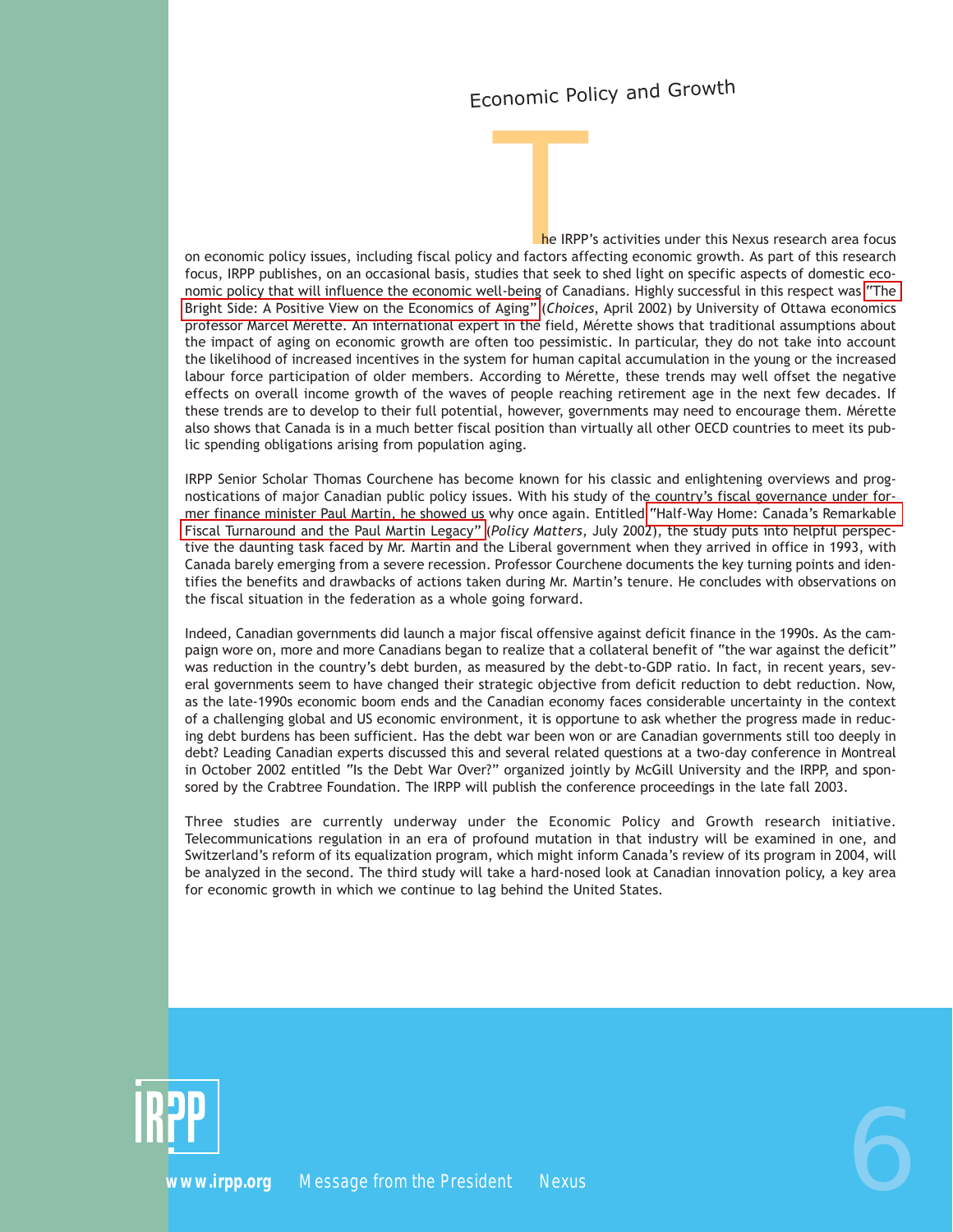# Canada's Options in North America

The year that ended was momentous in terms of Canada-<br>
inational discussion is emerging on the future shape of that cru-<br>
In that discussion and focus it on feasible policy choices for the US relations. In a host of Canadian forums a truly national discussion is emerging on the future shape of that crucial relationship. The challenge is to help sharpen that discussion and focus it on feasible policy choices for the medium term and policy options for the longer term. Toward this end, complementing its publications on the defence and security dimension of the Canada-US relationship, the IRPP launched a series of studies on the theme of "Canada's Options in North America." The first of these, ["Canadian Provinces, US States and North American](http://www.irpp.org/choices/archive/vol8no4.pdf) [Integration: Bench Warmers or Key Players?"](http://www.irpp.org/choices/archive/vol8no4.pdf) by Stephen de Boer (*Choices*, February 2002), addresses the as-yet little-discussed role of provinces and states in the North American integration process, and suggests ways in which they can contribute to its success. The second, ["NAFTA's Chapter 11: Investor Protection, Integration and the](http://www.irpp.org/choices/archive/vol9no2.pdf) [Public Interest,"](http://www.irpp.org/choices/archive/vol9no2.pdf) by Julie Soloway, with a commentary by Chris Tollefson (*Choices*, March 2003), sheds light on the controversy surrounding elements of NAFTA's Chapter 11 on investment, notably its investor protection provisions, and presents markers for useful and practical reform concerning investor-state dispute settlement.

Other papers in the series will consider broad strategic issues in improving Canada's bilateral relationship with the United States and its trilateral one with Mexico, address questions of "deep integration" stemming from the continuing growth in cross-border economic linkages and explore some specific sectoral issues.

The IRPP has also fostered debate on Canada's place in North America by hosting or participating in events aimed at improving our understanding of various aspects of North American integration, present and future. The IRPP hosted the Montreal BorderLines conference in November 2002, in which participants discussed integrationrelated topics ranging from the pressures of integration on environmental and social programs and culture to monetary integration and labour mobility. A few of the presentations took a critical look at pro-integration policies in general. IRPP was also one of the sponsors of the "NAFTA @10" conference, hosted by the Woodrow Wilson International Center for Scholars in Washington, D.C. in December 2002, and which was addressed by former prime minister Brian Mulroney and former presidents George H. Bush and Carlos Salinas de Gortari.

Together, over the course of 2002–03, IRPP research staff made some twenty-five presentations at seminars and conferences for academics, senior civil servants and other policy-makers on strategic and technical issues related to North American integration.

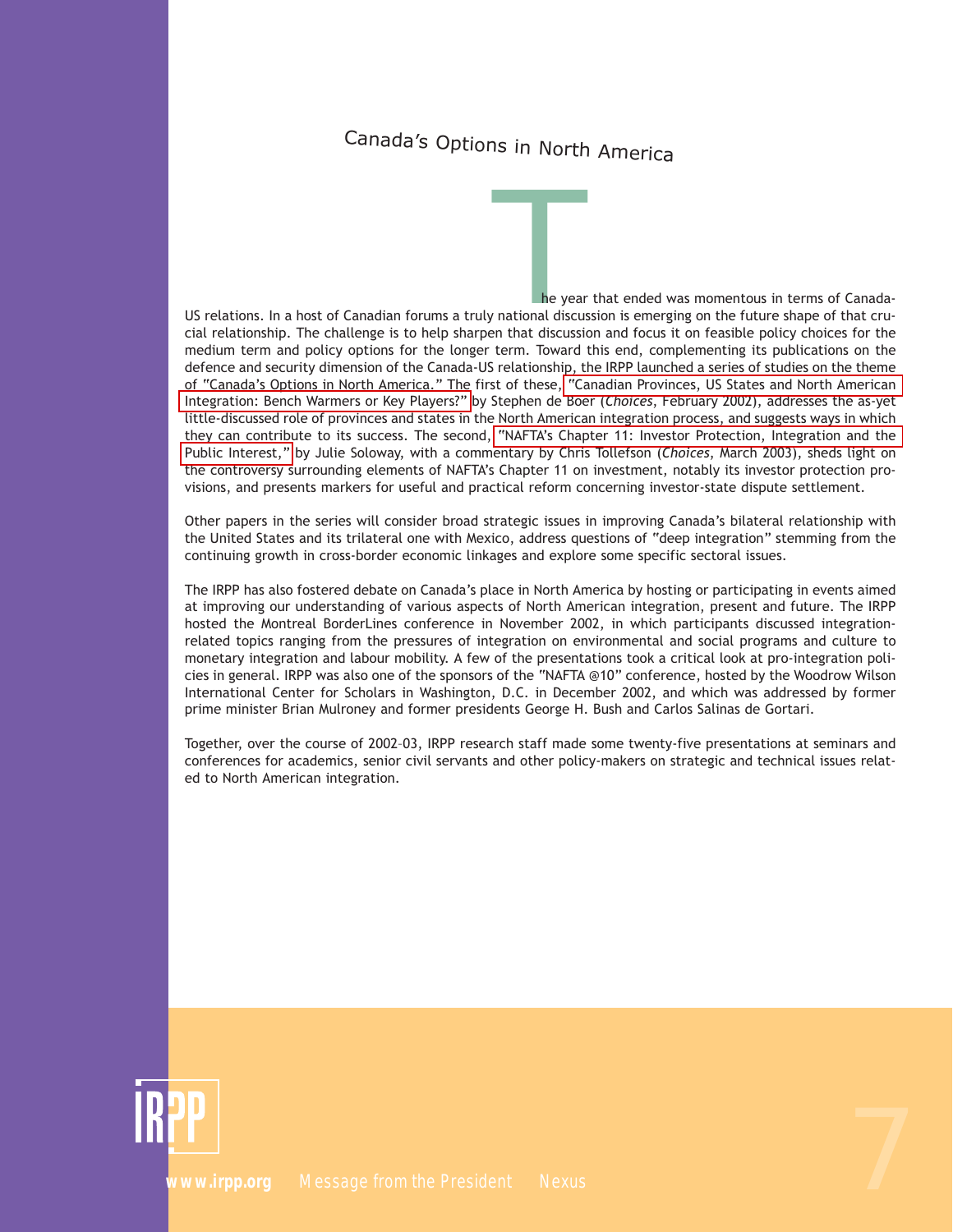### Shaping Canada's Future: Immigration and Refugee Policy

In the aftermath of September 11, issues of national securi-<br>In the aftermath of September 11, issues of national securi-<br>In Agencies, laws and regulations, concerned with security, cus-<br>In this debate ty rose to the top of the Canadian political agenda. Agencies, laws and regulations, concerned with security, customs, immigration and even financial assets, have all come under great scrutiny. Front and centre in this debate is Canadian immigration policy and its effectiveness in controlling entry of unwanted migrants. Given the importance of this topic and its broad ramifications for economic and social policy and governance generally, the IRPP has launched a new research program called Shaping Canada's Future: Immigration and Refugee Policy.

To launch this program, the IRPP held a workshop in May 2002 in Toronto to discuss gaps in the research on immigration and to help define the IRPP's new research agenda on this topic. The workshop brought together academics and practitioners specializing in the field of immigration to discuss three main issues: the control of borders, reconciling humanitarian and economic concerns, and sovereignty versus integration.

The control of borders and reconciling humanitarian and economic concerns was also discussed in a Hart House Debate, "It's Time to Control the Amount of Immigration," held by the IRPP together with the World President Organisation in January 2003. The participants were Daniel Stoffman, author of *Who Gets In: What's Wrong with Canada's Immigration Policy and How to Fix It*, and Alan Green, economist and emeritus professor at Queen's University.

In the coming year the IRPP plans to release eight research papers under Shaping Canada's Future: Immigration and Refugee Policy. In addition, a conference will be held in spring 2004, in partnership with the Tower Center for Political Studies at Southern Methodist University, to look at the linkages between North American migration and trade.



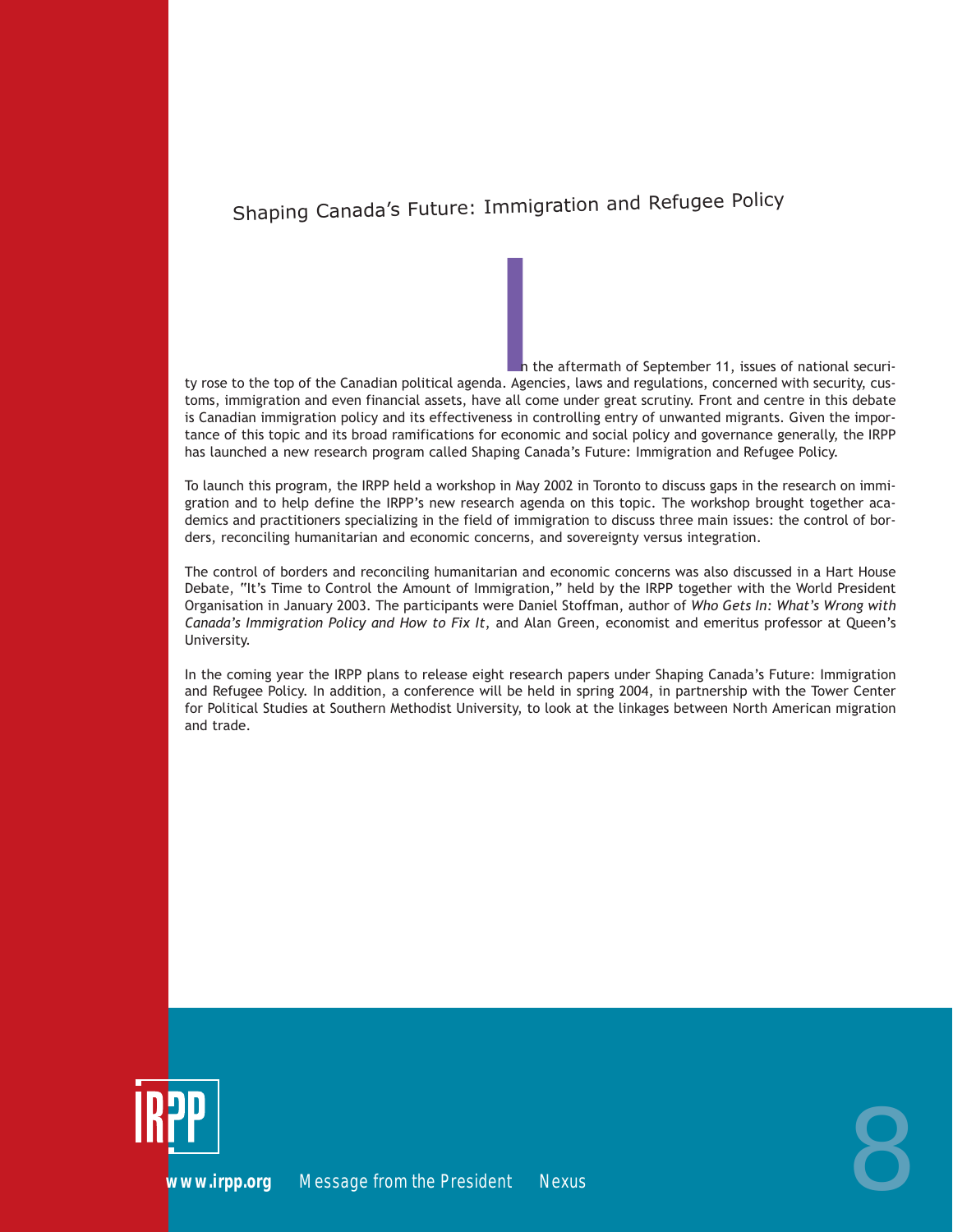

ANADIAN EFFORTS TO PROMOTE ECONOMIC PERFORMANCE and social progress depend on effective democratic institutions and widespread political participation, and the Institute's Governance program focuses on these important underpinnings of sound public policy, centering on the question "How should our governance structures be organized to make the right choices in the face of rapid social change?" The four ongoing Governance research initiatives are National Security and Military Interoperability, Strengthening Canadian Democracy, The Art of the State, and The Institutional Accommodation of Diversity. IRPP researchers are concluding activities in two successful Governance research initiatives — Social Union, and Courts and Legislatures.

### National Security and Military Interoperability

**INTERN MATE SET ASSEM IN THE SET ASSEM**<br>
In June of 2001, in a decision that was tragically prophet-<br>
In June of 2001, in a decision that was tragically prophet-<br>
In June of 2001, in a decision that was tragically prophet ic, the Research Committee of the IRPP's Board approved a new research plan dealing with National Security and Military Interoperability (NSMI). The purpose of this plan was to examine, from a governance perspective, what national security priorities Canada should be addressing and, in particular, how options and challenges with respect to interoperability — with both our American and our other allies — might relate to these priorities. The events of September 11, 2001 have made this particular area of research, initiated in the summer prior to the attack on the United States, even more relevant.

Over the past year the IRPP published four papers and co-sponsored a major conference under this research mandate. In ["Sailing in Concert: The Politics and Strategy of Canada-US Naval Interoperability,"](http://www.irpp.org/choices/archive/vol8no2.pdf) Joel Sokolsky of the Royal Military College of Canada (*Choices*, April 2002) examines the special relationship between the American and Canadian navies and the challenges and opportunities interoperability between them provides. Also this year under the NSMI research initiative the Institute published ["Multinational Land Force Interoperability: Meeting the](http://www.irpp.org/choices/archive/vol8no3.pdf) [Challenge of Different Cultural Backgrounds in Chapter VI Peace Support Operations,"](http://www.irpp.org/choices/archive/vol8no3.pdf) by Ann Fitz-Gerald (*Choices*, August 2002). Fitz-Gerald argues that effective peacekeeping by Canadian forces can be diminished by uncertainty about support from home. She advocates more multinational training, interagency co-ordination, joint doctrine development and enhanced clarity between Canada's government and soldiers in the field.

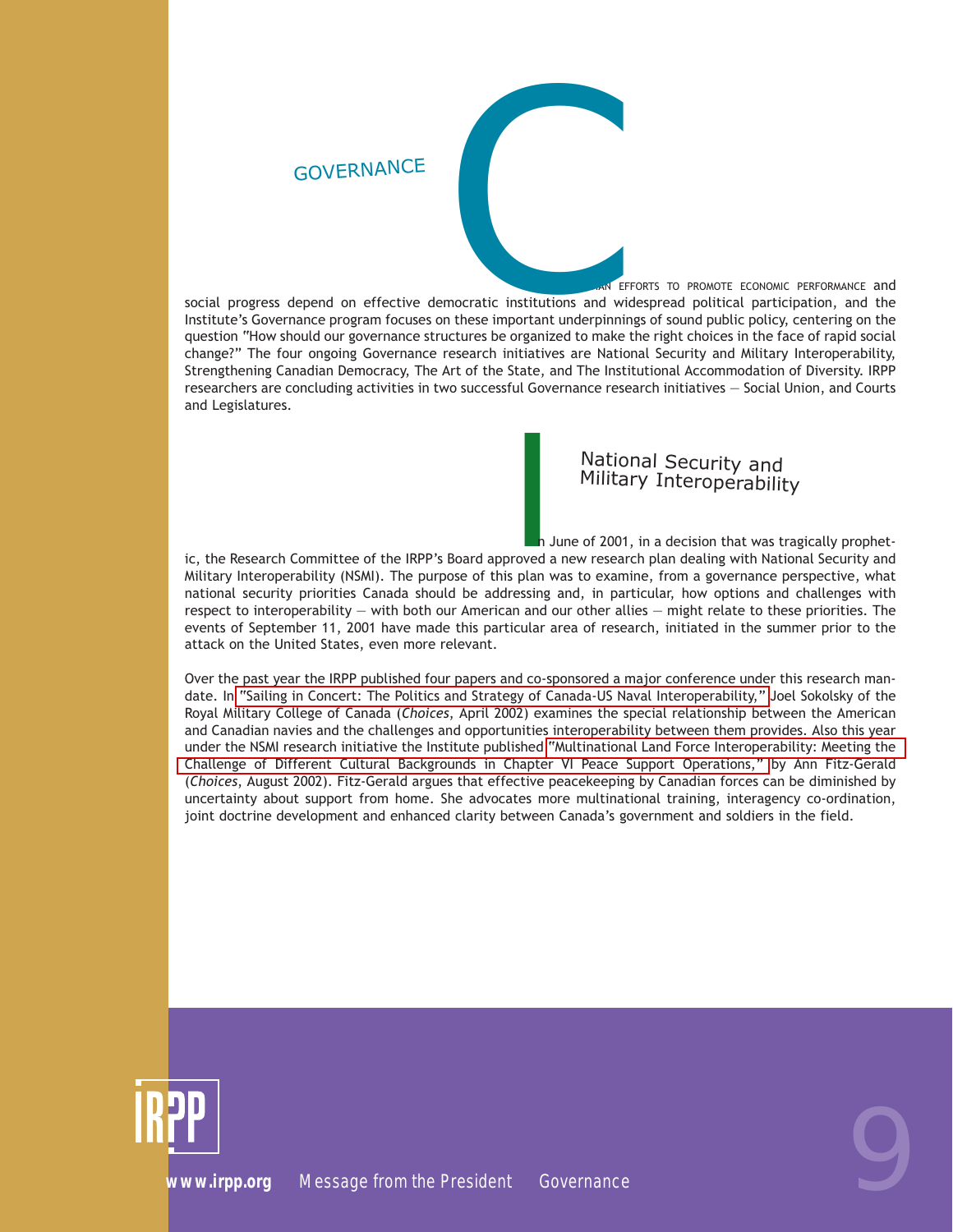["The Canadian Forces and the Doctrine of Interoperability: The Issues,"](http://www.irpp.org/pm/archive/pmvol3no7.pdf) by Danford Middlemiss and Denis Stairs of Dalhousie University, a *Policy Matters* publication (June 2002), explores the history and the policy dynamics of the interoperability issue. The paper was also the premise for a separate monograph entitled *The Canadian Forces and Interoperability: Panacea or Perdition?* (Centre for Foreign Policy Studies, Dalhousie), in which various scholars reflect on the larger issues in Middlemiss and Stairs' study.

Donald Macnamara and Ann Fitz-Gerald highlight the linkages between these interoperability issues and a grand overall strategy for Canada in ["A National Security Framework for Canada"](http://www.irpp.org/pm/archive/pmvol3no10.pdf) (*Policy Matters*, October, 2002). They propose a proactive and inclusive planning framework for national security writ large, taking into account the impact of different sorts of risk and threat assessments emerging from the post 9/11 era.

Following a conference in Gimli organized by the University of Manitoba's Centre for Security and Defence Studies (with our sponsorship), *Policy Options* devoted its April 2002 issue to the topic of North American air and missile defence. The research agenda also moved ahead constructively in September 2002 with another major conference, "Canada and United States Northern Command: Implications for Canada," co-sponsored by the IRPP, Queen's University's Centre for Defence Management and the Royal Military College of Canada. Scholars and practitioners worked together to examine the United States' establishment of Northcom in a reorganization of their command structures to address threats that might emerge within our hemisphere.

The IRPP would like to express its appreciation of the co-operation of the four Canadian universities (Dalhousie, Queen's University, Royal Military College of Canada and the University of Manitoba) and one overseas university (RMCS Cranfield, UK) for work done in this area in 2002–03.

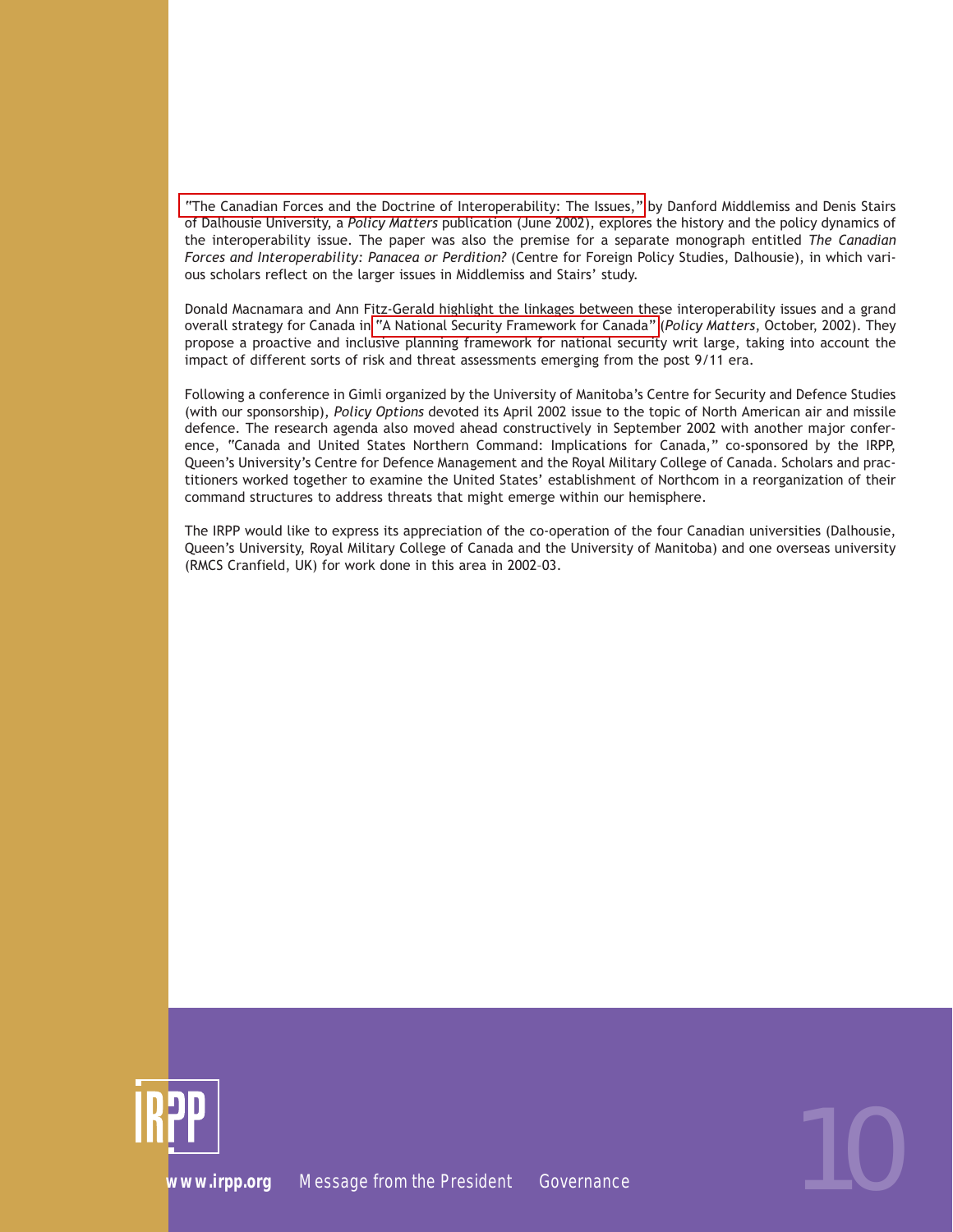### **Strengthening Canadian Democracy**

Strengthening Canadian Democracy<br>
he IRPP's research agenda on Strengthening Canadian<br>
en one of the most productive and influential initiatives in the<br>
ppments are underway as the democratic reform process gathers Democracy (SCD), now in its fourth year, has been one of the most productive and influential initiatives in the Institute's history. A number of significant developments are underway as the democratic reform process gathers momentum across Canada. In particular, in BC, Quebec and PEI, provincial governments have launched major processes to examine how best to rejuvenate their democratic institutions. The IRPP hosted a roundtable in Toronto entitled "The Reform of Democratic Institutions" in March 2003, which brought together area specialists from Canadian governmental, political and academic spheres to talk about the deliberation processes that Quebec and British Columbia have initiated. Among the speakers were Jean-Pierre Charbonneau (former intergovernmental affairs minister) and Gordon Gibson (organizer of the citizens' assembly to review BC's electoral system), who spoke about initiatives that have been undertaken in those provinces.

Also over the past year, the Law Commission of Canada launched a consultation process on electoral reform and democracy in Canada. As part of this initiative, the IRPP was invited to comment on the commission's report, *Electoral Reform and Institutional Legitimacy*, at McGill University in January 2003. The Institute's submission highlighted weaknesses in the Canadian electoral process that should be addressed. In particular, the IRPP stressed the importance of a mixed electoral system, with ridings that reflect our geographical distinctions as well as a national party list that represents a broad range of Canadian society and is defined by more than regionalism.

As part of its ongoing SCD series, the IRPP released ["Canada's Democratic Malaise: Are the Media to Blame?" \(](http://www.irpp.org/choices/archive/vol9no1.pdf)also published in French, a[s "Les médias et le malaise démocratique au Canada"\) \(](http://www.irpp.org/fr/choices/archive/vol9no1.pdf)February 2003). The authors, Richard Nadeau and Thierry Giasson, argue that political journalists should not be held responsible for the declining level of trust in politicians and political institutions. The study points out that the lack of resources and pressure from employers concerned about profitability may lead journalists to produce stereotyped, superficial and sensationalistic political coverage. These trends have worsened over the past few years due to increased media concentration and the weakening of public television in several countries, including Canada. In their conclusion, Nadeau and Giasson present several recommendations to improve the media's contribution to Canadian democracy.

Pursuing the theme of the media and democracy further, the IRPP sponsored a key panel at this year's McGill Institute for the Study of Canada Annual Conference, "Who Controls Canada's Media?" held in Montreal in February 2003. The panel's topic of discussion was entitled "Do the Media Have an Undue Influence on Civic Life?" and it was chaired by L. Ian MacDonald, editor of *Policy Options*. The panellists were Industry Minister Allan Rock; Elisabeth Gidengil, professor of political science at McGill University; Edward Greenspon, editor-in-chief of *The Globe and Mail*; and Thierry Giasson, a doctoral candidate at the department of political science at the Université de Montreal and co-author of the IRPP *Choice*s paper on this topic.

Finally, in response to the Chief Electoral Officer's report tabled in Parliament in November 2001, the IRPP organized a workshop entitled ["Transparency, Disclosure and Democracy: Assessing the Chief Electoral Officer's](http://www.irpp.org/miscpubs/archive/030206e.pdf) [Recommendations."](http://www.irpp.org/miscpubs/archive/030206e.pdf) The workshop was held in Ottawa in February 2002, and participants were invited to comment on the report in light of the following four themes: transparency in leadership campaigns, political broadcasting, transparency in electoral financing, and the advantages and disadvantages of the permanent voters' registry versus those of voter enumeration. The transcripts of this workshop have since been published.

Initiatives planned for the coming year in this research area include a workshop in Montreal that will look at the democratic reform processes in Quebec, PEI and BC and the federal role, and two studies, one looking at federal regulations regarding limits on the number of candidates required for party registration and their constitutional implications, and another examining the advantages and disadvantages of a national permanent voters' list.

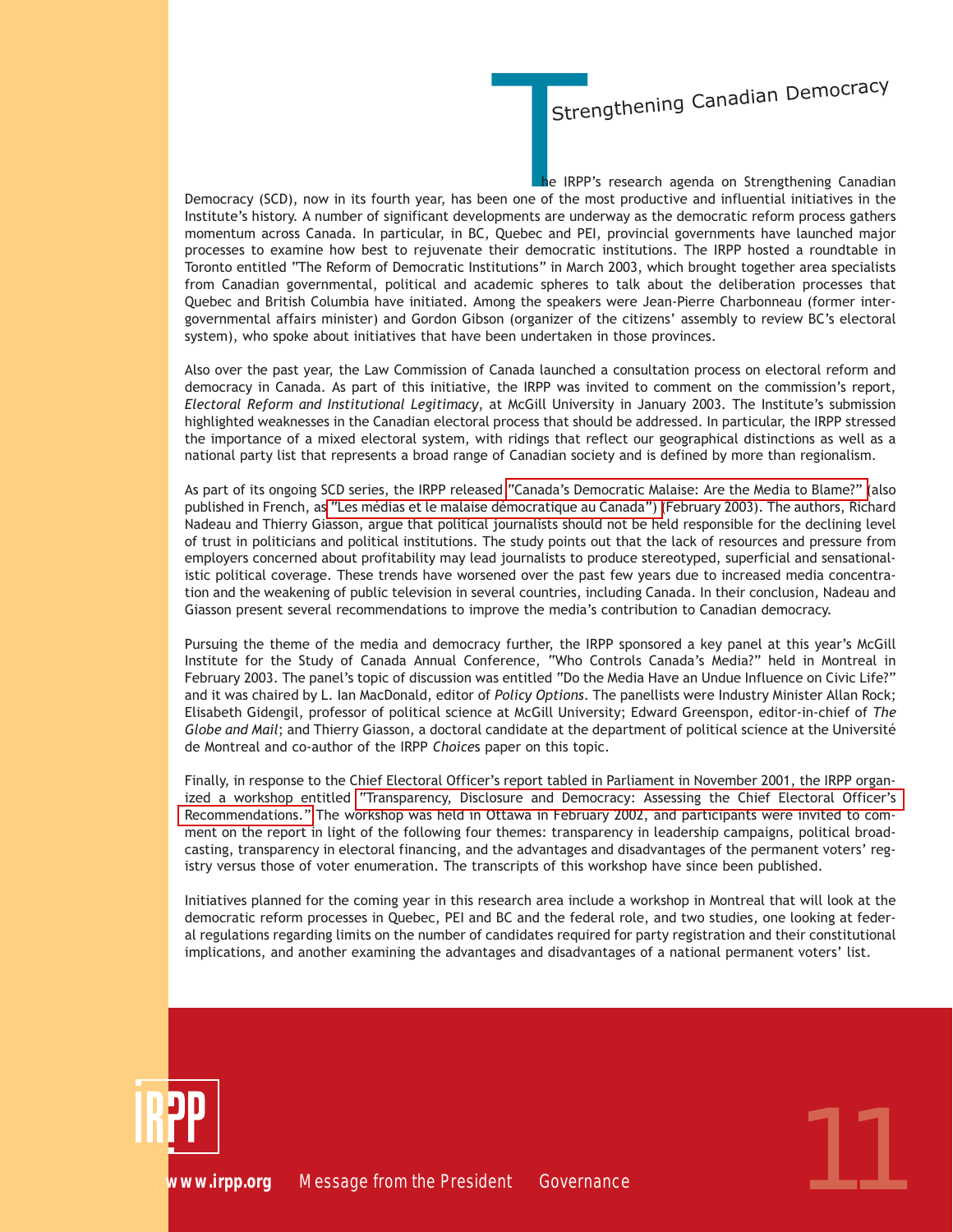Public Service Reform

THE PUBLIC SETVICE REFORM<br>
THE PUBLIC SETVICE REFORM<br>
THE public service in Canada, as elsewhere in the world,<br>
In the public service is inefficient and no longer meets the public's needs. faces frequent criticism that can reinforce public cynicism at both the federal and provincial levels. This cynicism seems to be rooted in the idea that the public service is inefficient and no longer meets the public's needs. This opinion is also shared by some civil servants, for whom modernization efforts have yielded mixed results. To address this important question, the IRPP held working lunches in Ottawa and Quebec City in April 2002, where Isabelle Fortier and Christian Rouillard, professors at the École nationale d'administration publique (ÉNAP), spoke on the issue. Their presentations are the basis for a *[Choices](http://www.irpp.org/choices/archive/vol9no6.pdf)* paper published in August 2003.

The Art of the State

If the advent of the information revolution and<br>its are being forced to think beyond the traditional borders to rede-<br>ity. Under the general rubric of "The Art of the State," in the first the intensification of globalization, Canadians are being forced to think beyond the traditional borders to redefine our country, our economy and our identity. Under the general rubric of "The Art of the State," in the first of what has become a biennial event, the IRPP held a three-day symposium entitled "Governance in a World Without Frontiers" at Le Château Montebello in October 2001. Participants were asked to look at the impact of democratic, economic and technological forces on governance and to explore how Canada and its regions can best meet these new challenges. The conference brought together prominent members of academia, experts and practitioners from Canada, the United States and Europe.

The resulting volume, *[The Art of the State: Governance in a World Without Frontiers](http://www.irpp.org/books/archive/16224598.htm)*, edited by Thomas J. Courchene and Donald Savoie, was published in January 2003. It covers topics such as the new economic order (Richard Harris), citizenship (Will Kymlicka), the nature of power and democracy (B. Guy Peters), federalism (Ronald Watts), public service (Christopher Pollitt), subnational communities (Michael Keating), international regimes (Pierre Marc Johnson and Karel Mayrand) and corporate governance (Ronald Daniels and Benjamin Alarie). In the volume, these governance perspectives are subjected to formal assessment by acknowledged experts as well as practitioners. The book's formal launch took place in May 2003.

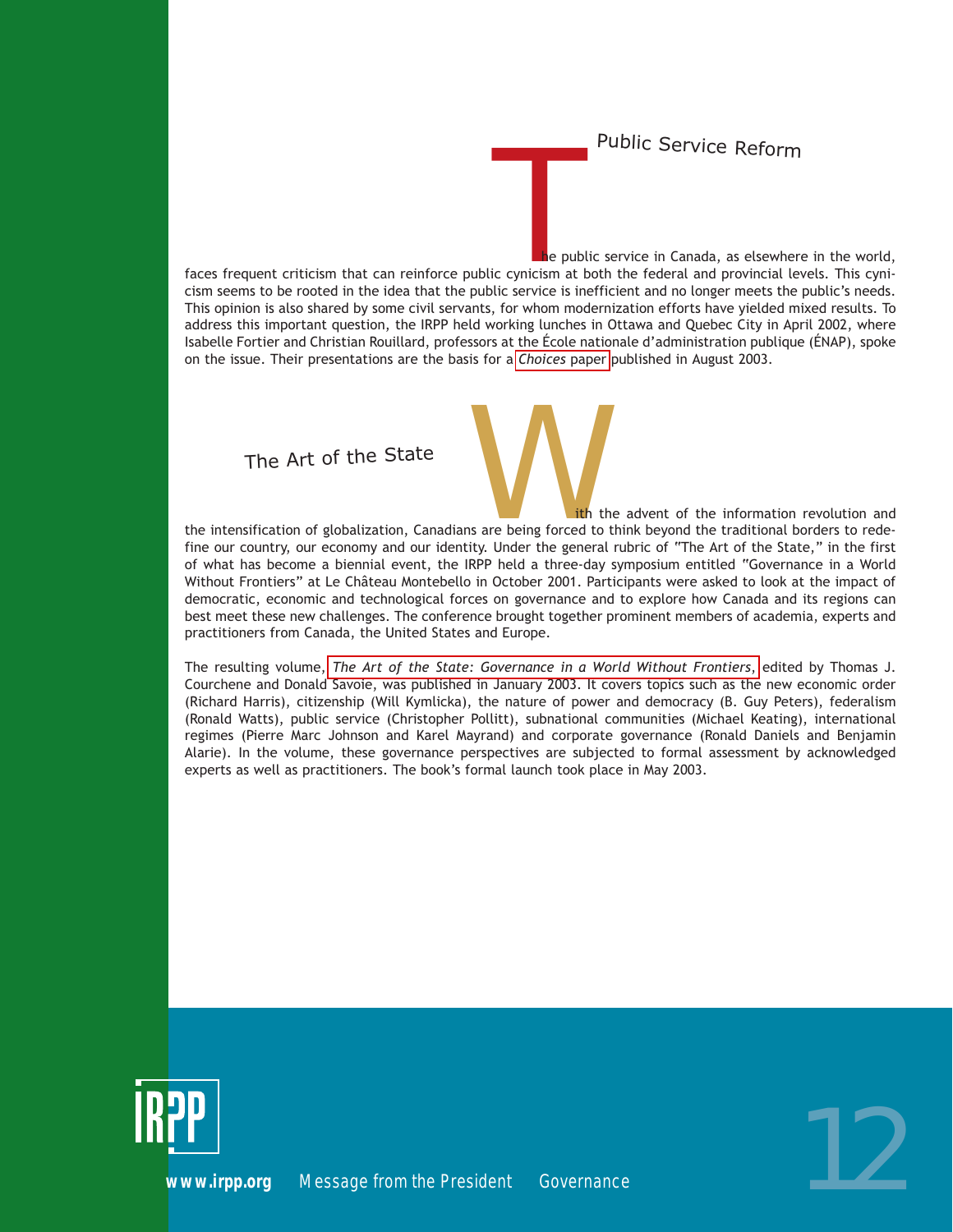Social Union

Following the signing of the Social Union Framework<br>al, provincial (except Quebec) and territorial governments, the<br>ne extent to which this agreement would improve the function-Agreement (SUFA) in February 1999 by the federal, provincial (except Quebec) and territorial governments, the IRPP launched a research program to evaluate the extent to which this agreement would improve the functioning of the Canadian social union, before the three-year deadline for review stipulated in the agreement. In the past year the Institute published the sixth paper in this series. In his very instructive study, ["L'union sociale cana](http://www.irpp.org/fr/pm/archive/pmvol3no9f.pdf)[dienne dans le miroir des politiques sociales de l'Union européenne"](http://www.irpp.org/fr/pm/archive/pmvol3no9f.pdf) (July 2002), Bruno Théret examines Canada's social union in light of the European social policy experience. He argues that Canada and the European Union may be on the way to inventing a new form of multinational, asymmetrical federalism.

The IRPP will publish the English version of all the papers in this series in an edited volume to be released in late 2003. It will include a study by Michael Prince, the last to be undertaken in the Social Union research initiative, on federal social policy trends since 1999. Despite the lack of public discussion of the review process in 2002, SUFA remains significant as the only extra-constitutional agreement that frames the respective roles of the two orders of government in social policy and addresses fundamental issues related to intergovernmental relations, democracy and social policy. Since these challenges will remain on the horizon for the foreseeable future, the collection will be an indispensable reference for students of Canadian federalism. The volume will feature an introduction, in which the editors, Alain Noël, Sarah Fortin and France St-Hilaire, provide an update of recent developments and consider the prospects for intergovernmental relations and the social union beyond SUFA.

### The Institutional Accommodation of Diversity

The Institutional<br>Accommodation of Diversity<br>
n winter 2002, Alain-G. Gagnon, then professor of political<br>
Ed'études sur le Québec, became a visiting fellow at the IRPP.<br>
Itinational Societies, Gagnon, together with co-edi science at McGill and director of the Programme d'études sur le Québec, became a visiting fellow at the IRPP. Under the auspices of the Research Group on Multinational Societies, Gagnon, together with co-editors François Rocher and Monserrat Guibernau, is editing a new collection of articles by prominent scholars who will examine the management of cultural differences in multinational democracies. The Institute will publish it in fall 2003.

Courts and Legislatures



For the Charter of Rights and Freedoms came<br>ampowered to strike down provincial and federal legislation<br>iontroversial from the outset, this expansion of judicial authoriinto effect in 1982, Canada's courts have been empowered to strike down provincial and federal legislation deemed to contravene Canadians' basic rights. Controversial from the outset, this expansion of judicial authority has attracted increased public attention in the past couple of years. Landmark rulings on any number of contentious issues, from Aboriginal land claims to gay rights to child pornography, have captured the headlines and sparked a lively public debate about the merits of judicial power. To help inform this important debate, the IRPP launched the Courts and Legislatures research program in 1998 and commissioned six research papers. The concluding event in this research initiative took place in October 2002, when the Institute hosted the launch of a book by Janet Hiebert, based on research she conducted for a Courts and Legislatures study, and entitled *Charter Conflicts: What Is Parliament's Role?* (McGill-Queen's University Press). In this book Professor Hiebert, a professor of political studies at Queen's University, examines the Charter of Rights and Freedoms' influence on legislative decisions by analyzing five cases involving significant Charter conflicts.



**PP**<br>[www.irpp.org](http://www.irpp.org) *Message from the President Governance* 13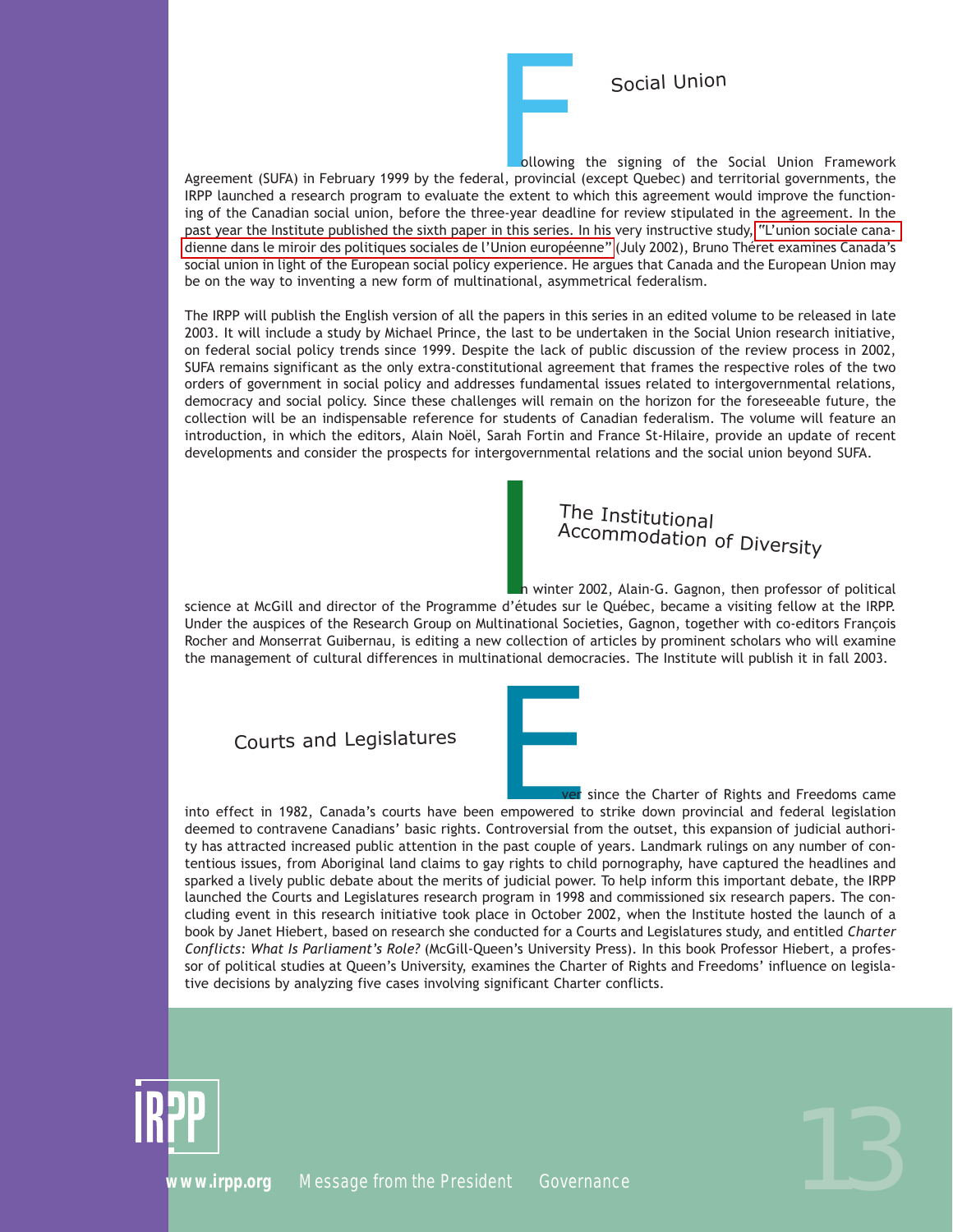# Policy Options: Continuity and Change

HE YEAR 2002–03 WAS ONE OF BOTH CHANGE AND CONTINUITY for *[Policy Options](http://www.irpp.org/po/index.htm)*, the flagship publication of the IRPP. Change, because the baton was passed a couple of times after Bill Watson, the editor for three and one-half years, saw his last issue, July–August 2002, to bed and subsequently went to France on sabbatical. Jim Ferrabee picked up the torch as interim editor for three months, from September to November 2002. *Policy Options*' new editor is L. Ian MacDonald. Mr. MacDonald served in the Canadian embassy in Washington and the Privy Council Office in Ottawa, has authored several books on Canadian politics, and is a regular columnist and commentator at the national and provincial levels. There was also continuity in 2002–03: Sarah Fortin, who did the magazine's French editing, is now the assistant editor; Bill Watson is filing a regular column; and Jim Ferrabee is on board as contributing editor*.* FRANCE SEARCH SEARCH THE YEAR<br>
FRANCE SEARCH SEARCH SEARCH SEARCH SEARCH SEARCH SEARCH SEARCH SEARCH SEARCH SEARCH SEARCH SEARCH SEARCH SEARCH SEARCH SEARCH SEARCH SEARCH SEARCH SEARCH SEARCH SEARCH SEARCH SEARCH SEARCH SE

While maintaining *Policy Options'* role as Canada's premier public policy magazine, the new editor has also brought a new approach. Thus the magazine has been moving incrementally in a new direction since the publication of its year-end special issue on the Kyoto Protocol. Since then, *Policy Options* has published extensive cover packages on directions in Canada-US relations, large bank mergers, Big ideas, and Canada and the war in Iraq. Articles from these issues of *Policy Options* have themselves received wide coverage and pickup in leading op-eds across Canada. Says L. Ian MacDonald: "We're trying to position the magazine closer to the news, not in the everyday sense, but in the sense of illuminating the big picture and presenting various points of view around it."

The magazine has introduced several new monthly features. At the front are *Q&A,* an interview with a prominent newsmaker, and *Verbatim*, an excerpt from an important speech. At the back there are exclusive excerpts from important new books by Canadian authors on history and public policy; notable recent excerpts are from Margaret Macmillan's *Paris 1919* and Norman Spector's *Chronicle of a War Foretold*. There are also English and French book reviews and regular columns by Bill Watson, well known to *Policy Options* readers, and Joseph Heath, holder of the Research Chair in Ethics and Political Economy at the University of Toronto and an important new voice on public policy.

The appearance of the magazine is also changing, month by month. The covers are much more illustrative of the monthly thematic, and the two-column format has given way to three columns. There are many more photographs and graphics. And the magazine's French content is increasing; the hope is to bring it up to 25 percent of the magazine by the end of 2003. It is, as it has always been, a must-read both for those who know and those who want to know in a timely fashion about important Canadian public policy issues.



*[www.irpp.org](http://www.irpp.org) Message from the President Policy Options* 14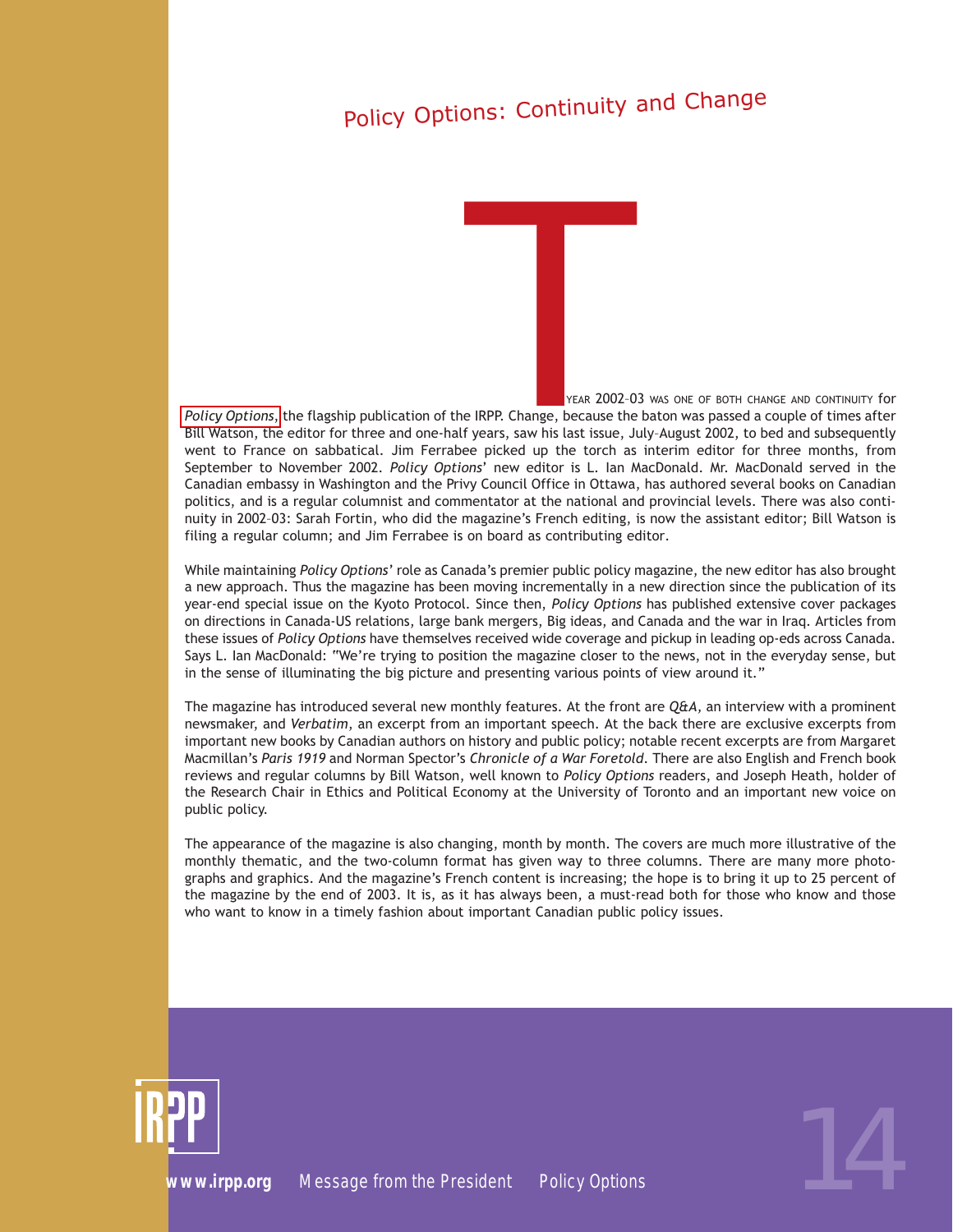# Working Breakfast/ Lunch/Dinner Series

HE INSTITUTE'S CORE RESEARCH FUNCTIONS ARE COMplemented by a number of related activities and initiatives, among which is the working luncheon/dinner series. Established in 1999, this series' main goal is to enable the IRPP to respond in a timely fashion to policy issues as they emerge by providing an opportunity for candid, off-the-record exchanges with guest speakers. Held under the aegis of current and ongoing research and hosted in different cities across the country, this year's series featured a total of nine luncheons and one dinner, held in Toronto, Ottawa, Montreal and Quebec City. HE INSTITUTES<br>
WEST AMONG WHE INSTITUTES<br>
THE IRPP to respond in the-record exchanged<br>
different cities acro

The speakers covered a wide range of topics. Three of the events related to some aspect of security, reflecting the heightened international concern over the issue. **Brian Flemming**, Chairman and interim CEO of the Canadian Air Transport Security Authority (CATSA) and a member of the IRPP's Board of Directors, gave a report card on what has been achieved in air transport security in the year since 9/11, both within and outside CATSA (September 2002). **Margaret Purdy**, Associate Deputy Minister of National Defence, whose responsibilities include the Office of Critical Infrastructure Protection and Emergency Preparedness (OCIPEP), focused on the importance of critical infrastructure protection and the need for greater awareness of the potential impacts of both physical and cyber threats (October 2002). **Colonel Russell D. Howard**, who is an expert on terrorism and teaches at the prestigious United States Military Academy at West Point, spoke about the fight against terrorism (February 2003). Two speakers addressed the subject of Canada in North America. **Brian Smith**, former chair of BC Hydro, spoke about the security of the energy supply, specifically drawing on lessons from California for Ontario (January 2003). The Right Honourable **Herb Gray**, Chairman of the Canadian section of the International Joint Commission, addressed the Canada-US relationship (February 2003). In the area of economic policy and growth, **John Crow,** governor of the Bank of Canada from 1987 to 1994, shared his perspective on finance, politics and Canada's Central Bank (March 2003). **David Dodge**, Governor of the Bank of Canada, delivered his perspective on the global economic and monetary challenges (June 2002). Under the Governance rubric, Professors **Isabelle Fortier** and **Christian Rouillard** addressed audiences in English in Ottawa and in French in Quebec City on the topic of cynicism and the civil service (April 2002). Finally, His Excellency **Mei Ping**, Ambassador of the People's Republic of China shared his vision of the challenges and priorities important to China and its citizens, touching on the relationship between our two countries and strategic issues in Southeast Asia (October 2002).



**PP**<br>[www.irpp.org](http://www.irpp.org)  Message from the President Working Breakfast/Lunch/Dinner<br>1599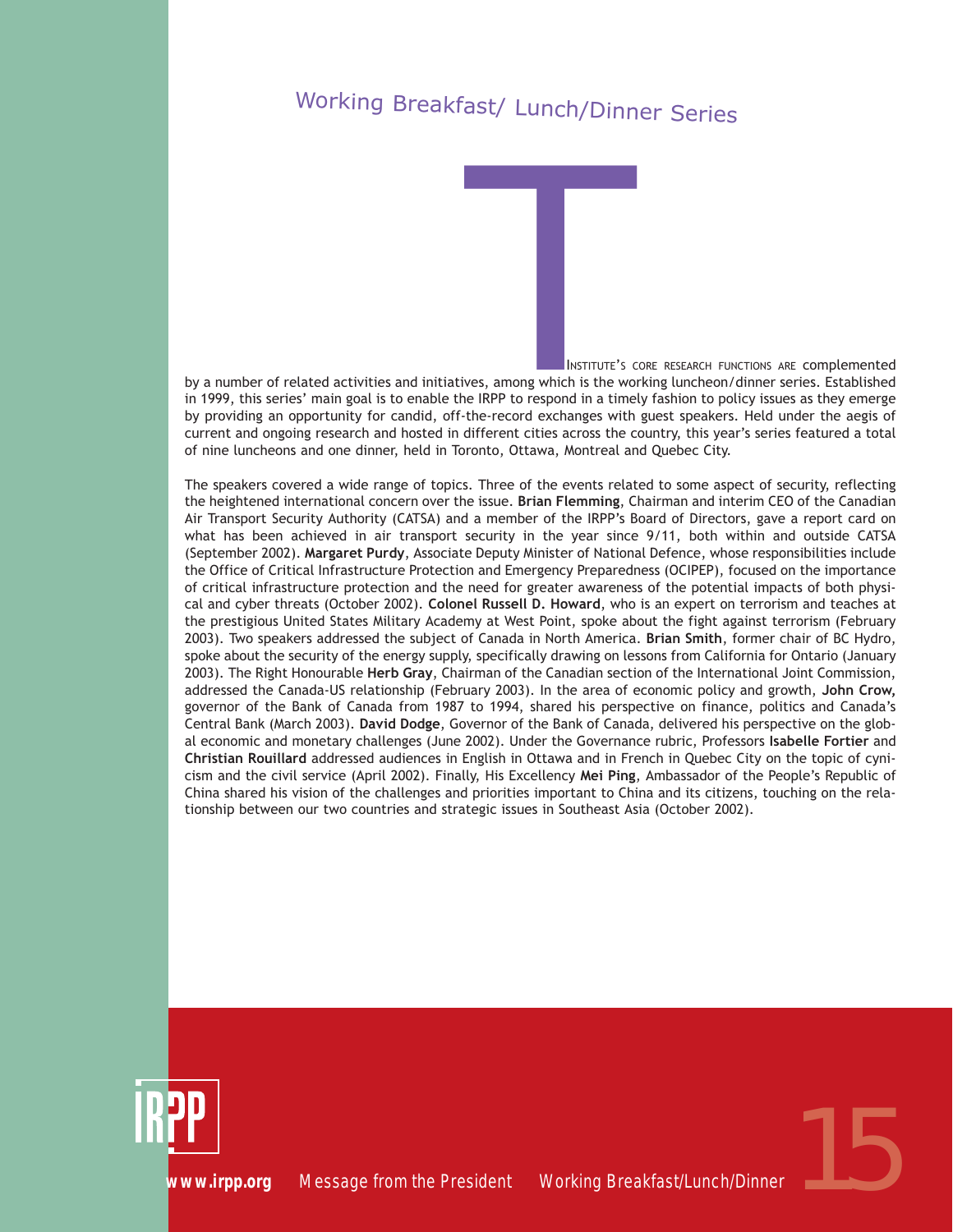# Record-Breaking Year for irpp.org



OR THE IRPP'S WEB SITE, 2002–03 was another record-breaking

year. In the 12 months ending March 31, 2003, nearly 135,000 visitors surfed to www.irpp.org, a 50 percent increase over the previous 12 months. These visitors requested 237,000 *Policy Options* articles and 161,000 other publications (including *Choices* and *Policy Matters* studies, special reports, conference papers, and speeches), for a total of almost 400,000 downloads! The most frequent users of the IRPP's Web site include government officials, media representatives, and students.

The IRPP's Web site saw three major improvements in 2002–03 that consolidated its position as the major Canadian public policy Web destination. In August 2002, the Institute added the FastTrak search engine, which allows visitors to search an online database of IRPP publications by subject area, author's name, year of publication and language of publication. The database currently contains nearly 250 publications, all of which are available for download in their entirety.

Since January 2003, articles from the current issue issue of *Policy Options* have been available for download as soon as the magazine is published. Previously, they were posted after a one-month lag. This, combined with Email notification of the latest issue, has helped increase monthly requests for articles by more than 50 percent.

In March 2003, www.irpp.org underwent major cosmetic and structural improvements to make it easier to use and better reflect the IRPP's new corporate image. Content in the research section of the site was expanded, functionality was added to the FastTrak search engine and access to publications was simplified.

IRPP's Web strategy is guided by the goal of presenting the most Web-worthy content in Canadian public policy analysis. In the coming year, the focus will be on expanding the IRPP's profile in the online public policy community via both online and traditional marketing, while continuing to add functionality that will provide the most value to its users.

Finally, I would like to thank the IRPP staff for their tremendous dynamism and expertise. They have made my work immeasurably more enjoyable and rewarding, and the Institute owes its success to their contributions. These contributions have been enhanced by L. Ian MacDonald and by Francesca Worrall, Editorial Assistant, who works on the Institute's English publications.

Hugh Segal President

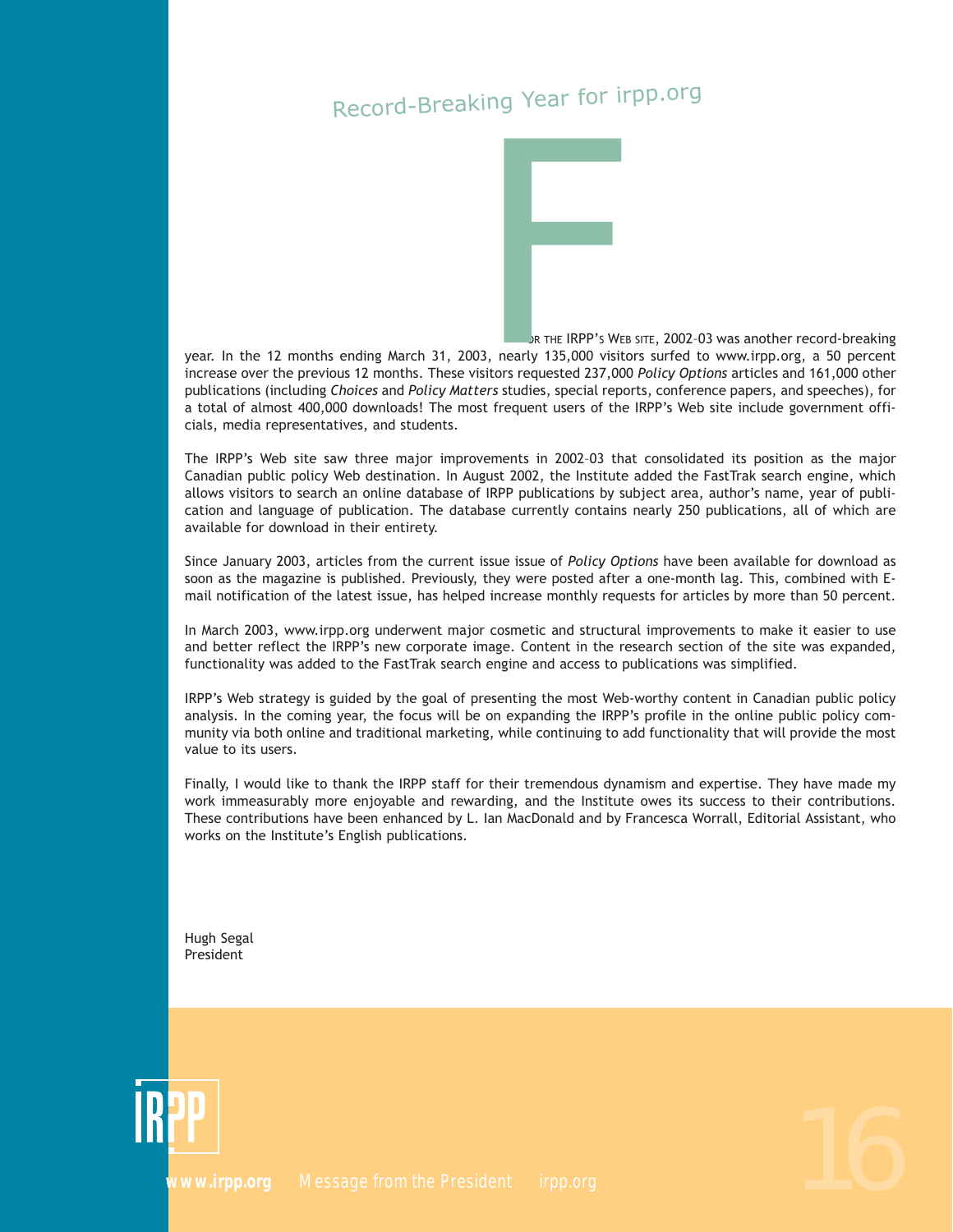# IRPP Investment Committee Report

HE OBJECTIVE OF THE INSTITUTE'S ENDOWMENT FUND is to support the work of the Institute. The Investment Committee seeks to maintain the real value of the Fund after inflation, so that it can continue to produce significant financial support in future years. Therefore, rather than using the actual income generated by the Fund in any one year, the Board of Directors decided to withdraw annually an amount equal to five percent of the average of the last three year-end capital values of the Fund. Using a threeyear average smoothes the impact of changes in the market and increases predictability. Under this formula the money available from the Endowment Fund for fiscal year 2003–2004 to support the work of the Institute amounts to **\$**1,985,600, a reduction of approximately \$150,000 from the previous year's transfer. HE OBJE<br>
THE OBJE<br>
THE OBJE<br>
THE OBJE<br>
THE OBJE<br>
THE OBJE<br>
THE OBJE<br>
THE OBJE<br>
THE OBJE<br>
THE OBJE<br>
THE OBJE<br>
THE OBJE<br>
THE OBJE<br>
THE OBJE<br>
THE OBJE

As of January 1999 the investment management of the Endowment Fund is carried out by KBSH Capital Management and Beutel, Goodman and Company Ltd. The two managers have different management styles: Beutel Goodman follows a value style, KBSH emphasizes growth. Over the course of the past three or four years, the trend had been for the value style to perform substantially better, although previously growth had been more successful. To provide a basis for evaluating the performance of the Fund managers, the Investment Committee also established a yardstick. This benchmark consists of a four-year moving average of four indices: Canadian equities, foreign equities, Canadian bonds and mortgages. (See appendix below showing performance of the four indices separately.)

The following table reports performance of the managers relative to the benchmark over the previous year and over the past four years.

| Periods Ended                 | 31/3/03  | 31/3/02 | 31/3/01 | 31/3/00 |
|-------------------------------|----------|---------|---------|---------|
| <b>ANNUAL RETURN</b>          |          |         |         |         |
| <b>KBSH</b>                   | $-12.5%$ | 1.0%    | 7.1%    | 31.0%   |
| <b>Benchmark</b>              | $-8.9%$  | 3.8%    | 4.7%    | 17.0%   |
| <b>Beutel Goodman</b>         | $-13.3%$ | 11.7%   | 12.2%   | 6.4%    |
| FOUR-YEAR RETURN (ANNUALIZED) |          |         |         |         |
| <b>KBSH</b>                   | 1.9%     | 7.1%    | 10.8%   | 16.3%   |
| <b>Benchmark</b>              | 1.3%     | 4.9%    | 9.3%    | 13.8%   |
| <b>Beutel Goodman</b>         | 3.7%     | N/A     | N/A     | N/A     |

The combined market value of the Fund, including other current assets, amounts to \$34,606,685. Of this sum, \$1,480,812 represents unexpended monies authorized during the current and prior years for transfer to the operating account that have been left in the Endowment Fund to maximize the funds managed by the investment counselors.



*[www.irpp.org](http://www.irpp.org) IRPP Investment Committee Report* 17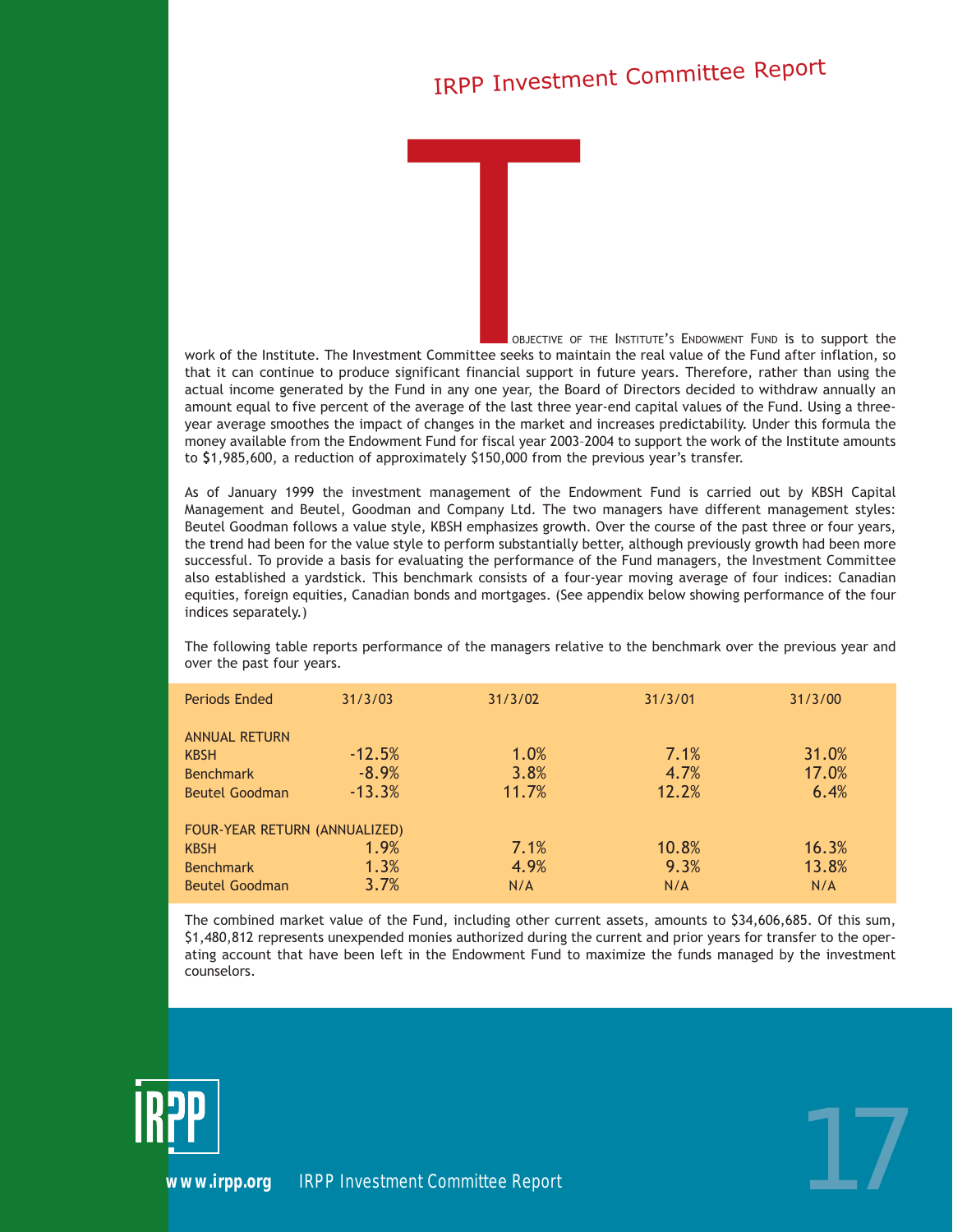|                                                 |                | <b>KBSH</b>    |                | <b>BEUTEL GOODMAN</b> |
|-------------------------------------------------|----------------|----------------|----------------|-----------------------|
|                                                 | 31/3/03        | 31/3/02        | 31/3/03        | 31/3/02               |
| <b>MARKET VALUE</b><br><b>ASSET MIX</b>         | \$16,167,424   | \$20,229,753   | \$18,205,945   | \$22,142,175          |
| <b>Cash and Equivalent</b>                      | 3.9%           | 1.8%           | 2.1%           | 5.7%                  |
| <b>Fixed Income</b><br><b>Canadian Equities</b> | 44.0%<br>24.6% | 43.1%<br>22.8% | 46.6%<br>20.3% | 38.3%<br>16.7%        |
| U.S. Equities                                   | 16.5%          | 19.3%          | 31.0%          | 39.3%                 |
| Non-N.A. Equities<br><b>Total Equities</b>      | 11.0%<br>52.1% | 13.0%<br>51.1% | 51.3%          | 56.0%                 |

During the past year KBSH increased holdings of Canadian equities and cash equivalent while reducing the proportion of US and non-North American stocks in its portfolio. Beutel Goodman also increased Canadian equities as well as bonds by reducing US stocks and cash.

| ANNUAL RETURNS OF FOUR ASSET CLASSES. |           |           |           |         |  |
|---------------------------------------|-----------|-----------|-----------|---------|--|
| Periods Ended                         | 31/3/03   | 31/3/02   | 31/3/01   | 31/3/00 |  |
| S/P/TSX                               | $-17.60%$ | 4.88%     | $-18.61%$ | 45.48%  |  |
| SC BOND                               | 9.15%     | 5.10%     | 8.69%     | 1.26%   |  |
| <b>MSCI WORLD</b>                     | $-29.78%$ | $-3.07\%$ | $-18.43%$ | 17.76%  |  |
| <b>SC MORTGAGE</b>                    | 7.34%     | 7.61%     | 11.45%    | 3.70%   |  |



*[www.irpp.org](http://www.irpp.org) IRPP Investment Committee Report* 18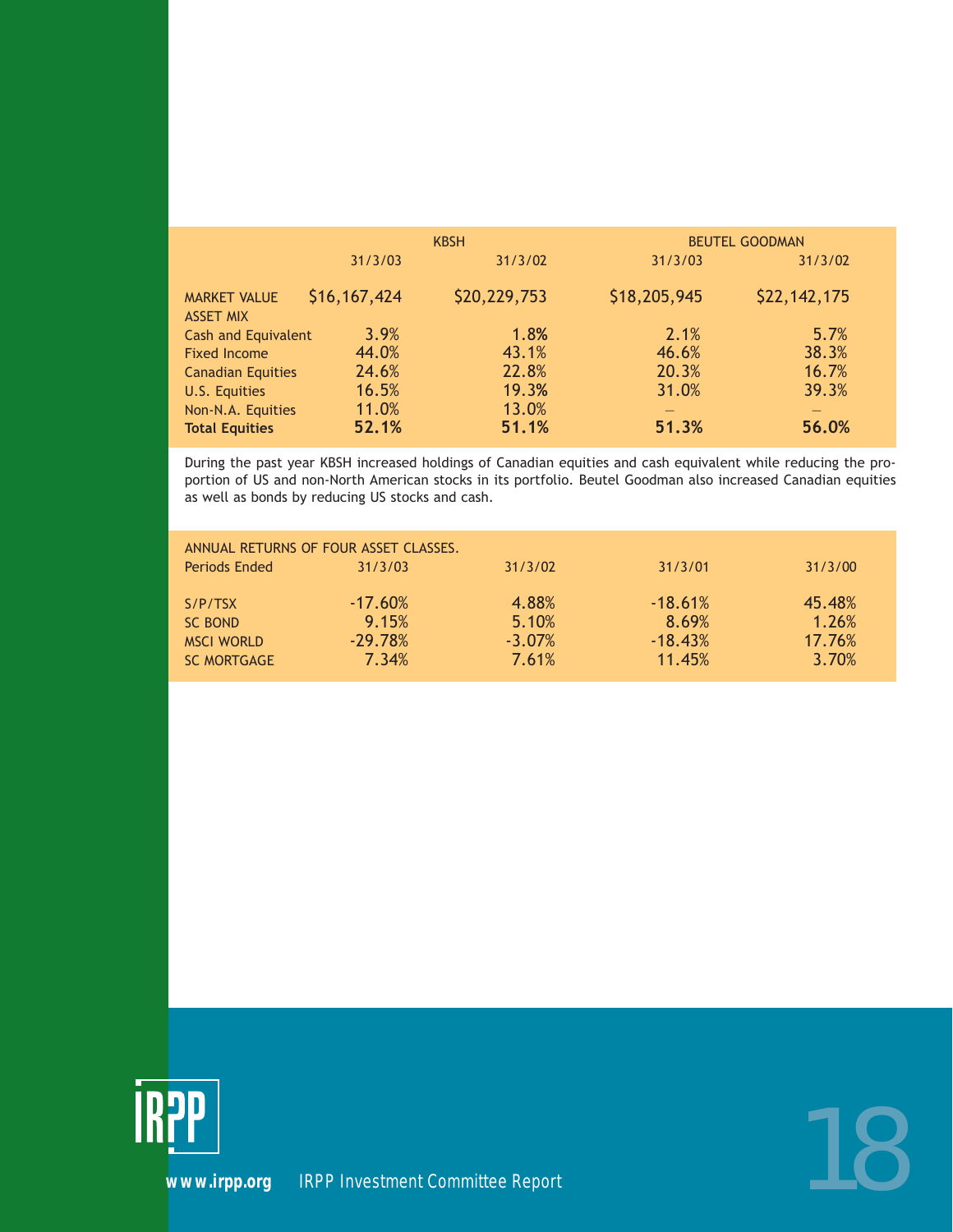O THE DIRECTORS OF THE INSTITUTE FOR RESEARCH ON PUBLIC POLICY:

We have audited the statement of financial position of the Institute for Research on Public Policy as at March 31, 2003 and the statements of operations and changes in fund balances and cash flows for the year then ended. These financial statements are the responsibility of the Institute's management. Our responsibility is to express an opinion on these financial statements based on our audit. Auditors' Report<br>
• THE DIRECTORS OF THE INSTITUTE FOR RESEAR<br>
• O THE DIRECTORS OF THE INSTITUTE FOR RESEAR<br>
• And changes in fund balances and cash flows for<br>
pasonsibility of the Institute's management. Our re

We conducted our audit in accordance with Canadian generally accepted auditing standards. These standards require that we plan and perform an audit to obtain reasonable assurance whether the financial statements are free of material misstatement. An audit includes examining, on a test basis, evidence supporting the amounts and disclosures in the financial statements. An audit also includes assessing the accounting principles used and significant estimates made by management, as well as evaluating the overall financial statement presentation.

In our opinion, these financial statements present fairly, in all material respects, the financial position of the Institute as at March 31, 2003 and the results of its operations and its cash flows for the year then ended in accordance with Canadian generally accepted accounting principles.

Deloitte & Touche LLP Chartered Accountants May 12, 2003

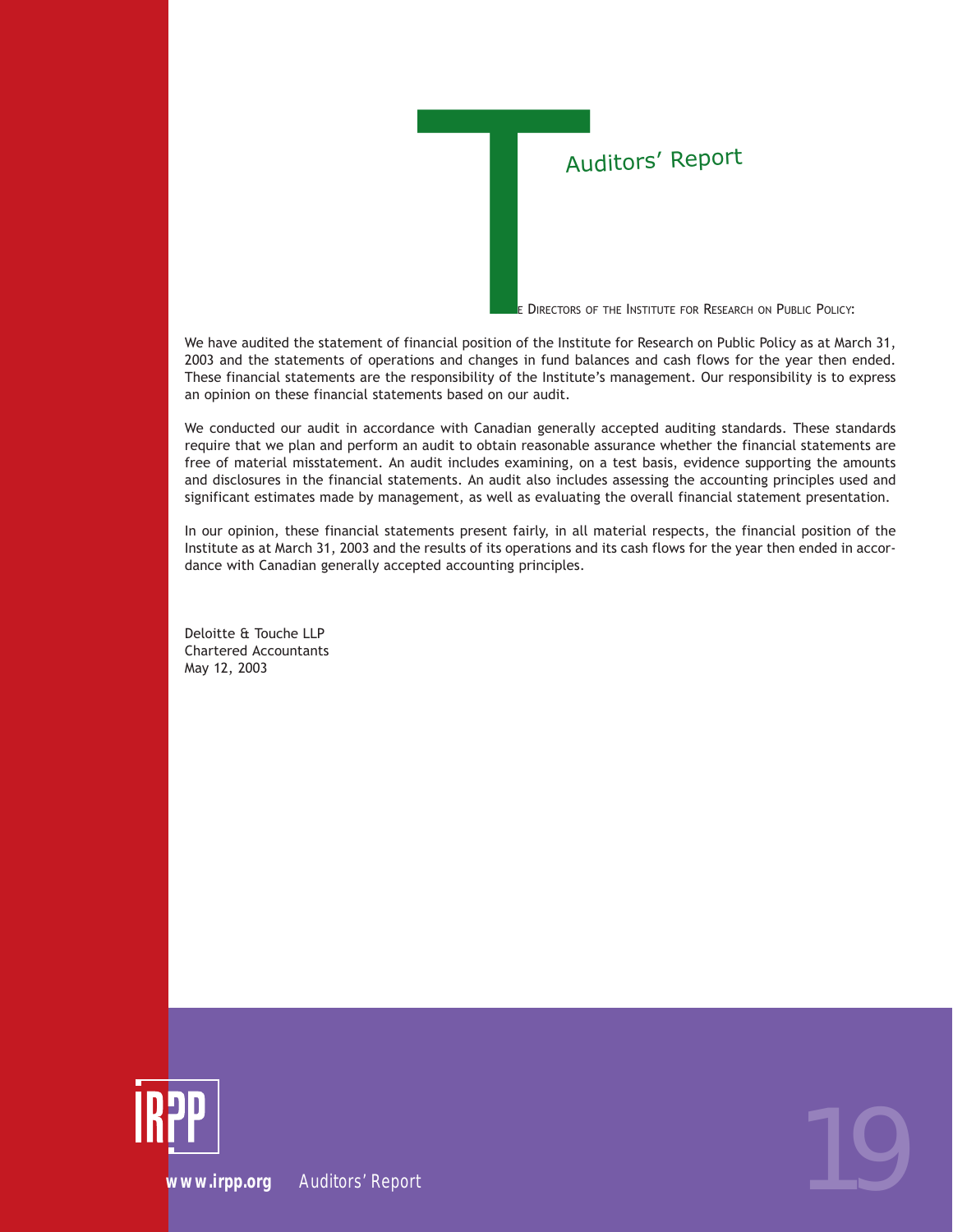### Statement of operations and changes in fund balances Staternent of operation<br>year ended March 31, 2003 (in thousands of dollars)

|                                                                                                                                                                             | Operating<br>Fund<br>\$        | Endowment<br><b>Fund</b><br>\$ | 2003<br>\$                     | <b>Total</b><br>2002<br>\$     |  |
|-----------------------------------------------------------------------------------------------------------------------------------------------------------------------------|--------------------------------|--------------------------------|--------------------------------|--------------------------------|--|
| <b>REVENUE</b><br>Investment income<br>approved for operations (Note 3)<br>(Deficiency) excess<br>of actual net investment income over<br>investment income approved for    | 2,497                          |                                | 2,497                          | 2,383                          |  |
| operations (Note 3)                                                                                                                                                         | (2,097)                        |                                | (2,097)                        | 14                             |  |
| Total investment income, net<br><b>Publications</b><br>Other                                                                                                                | 400<br>45<br>286               |                                | 400<br>45<br>286               | 2,397<br>63<br>169             |  |
|                                                                                                                                                                             | 731                            | ÷                              | 731                            | 2,629                          |  |
| <b>EXPENSES</b><br>General research and support services<br><b>Policy Options Magazine</b><br><b>Publication costs</b><br><b>Interest</b><br>Amortization of capital assets | 2,205<br>248<br>284<br>5<br>25 |                                | 2,205<br>248<br>284<br>5<br>25 | 1,918<br>193<br>289<br>5<br>31 |  |
|                                                                                                                                                                             | 2,767                          | ÷                              | 2,767                          | 2,436                          |  |
| (DEFICIENCY) EXCESS OF REVENUE OVER<br><b>EXPENSES BEFORE THE UNDERNOTED ITEM</b><br>Write-down of investments (Note 3)                                                     | (2,036)<br>(150)               |                                | (2,036)<br>(150)               | 193                            |  |
| (DEFICIENCY) EXCESS OF REVENUE OVER<br><b>EXPENSES</b>                                                                                                                      | (2, 186)                       |                                | (2, 186)                       | 193                            |  |
| Fund balances, beginning of year<br>Transfer from Endowment Fund for<br>deficiency of total net investment<br>income from investment income                                 | 1,288                          | 34,794                         | 36,082                         | 35,889                         |  |
| approved for operations (Note 3)<br>Transfer from Endowment Fund for                                                                                                        | 2,099                          | (2,099)                        |                                |                                |  |
| write-down of investments (Note 3)                                                                                                                                          | 150                            | (150)                          |                                |                                |  |
| Transfer from Endowment Fund to fund<br>retirement allowance liability                                                                                                      | 40                             | (40)                           |                                |                                |  |
| FUND BALANCES, END OF YEAR                                                                                                                                                  | 1,391                          | 32,505                         | 33,896                         | 36,082                         |  |

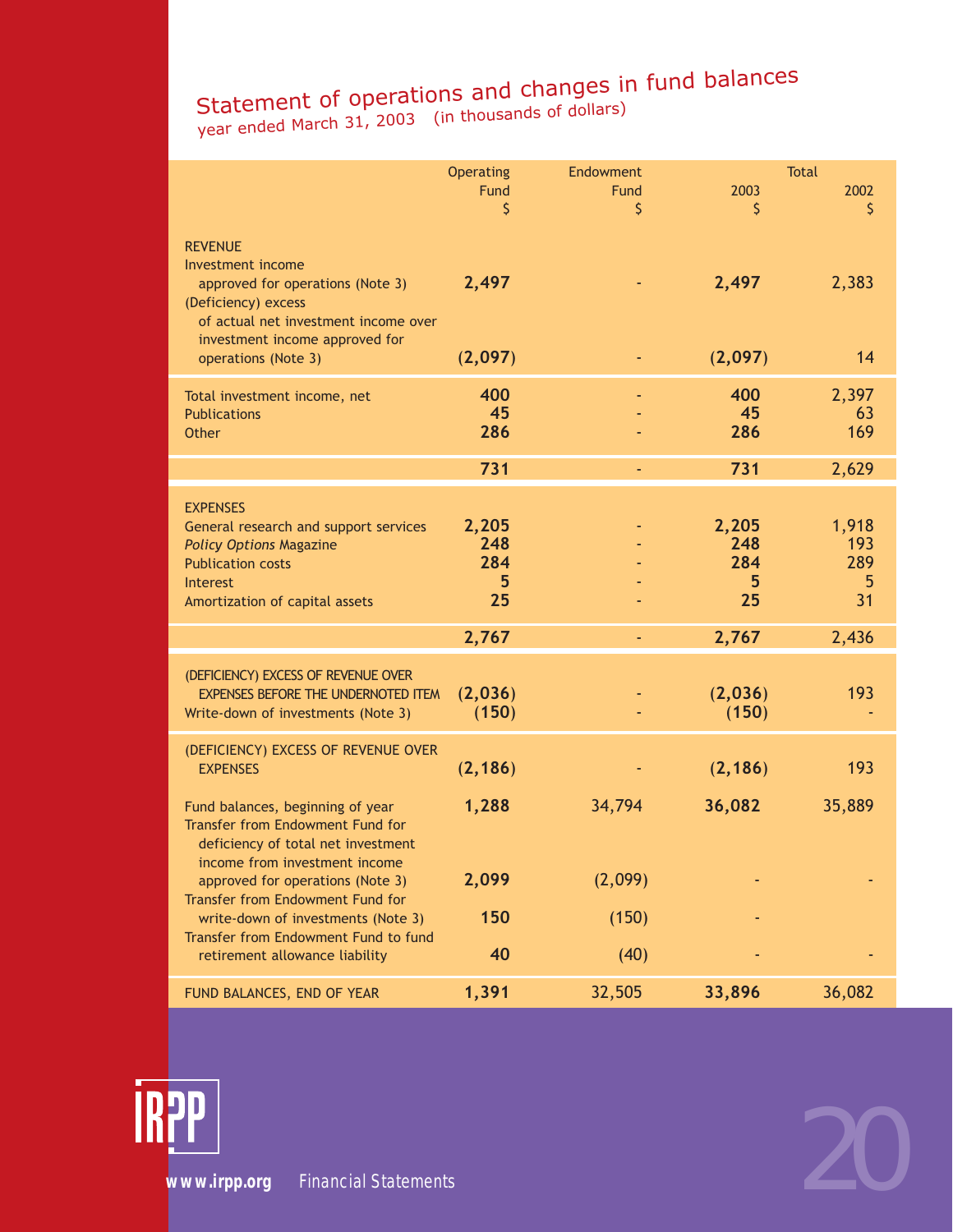### Statement of financial position

year ended March 31, 2003 (in thousands of dollars)

|                                                                                                                                                                                    | <b>Operating</b><br>Fund<br>\$ | Endowment<br>Fund<br>\$ | 2003<br>\$            | <b>Total</b><br>2002<br>\$ |  |
|------------------------------------------------------------------------------------------------------------------------------------------------------------------------------------|--------------------------------|-------------------------|-----------------------|----------------------------|--|
| <b>Assets</b><br><b>CURRENT ASSETS</b><br>Cash<br>Term deposits and treasury bills<br><b>Accounts receivable</b><br><b>Accrued income</b>                                          | 65                             | 56<br>245               | 56<br>65<br>245       | 67<br>63<br>274            |  |
| Due from Endowment Fund *<br><b>Other</b><br>Prepaid expenses                                                                                                                      | 1,508<br>79<br>35              | 6                       | 85<br>35              | 116<br>82                  |  |
| Marketable securities (Note 4)<br>Capital assets (Note 5)                                                                                                                          | 1,687<br>47                    | 307<br>33,744           | 486<br>33,744<br>47   | 602<br>35,808<br>68        |  |
|                                                                                                                                                                                    | 1,734                          | 34,051                  | 34,277                | 36,478                     |  |
| <b>Liabilities</b><br><b>CURRENT LIABILITIES</b><br>Bank indebtedness (Note 6)<br>Accounts payable and accrued liabilities<br>Deferred revenue (Note 7)<br>Due to Operating Fund * | 105<br>184<br>14               | 38<br>1,508             | 105<br>222<br>14      | 107<br>178<br>14           |  |
| Retirement allowance liability                                                                                                                                                     | 303<br>40                      | 1,546<br>٠              | 341<br>40             | 299                        |  |
| Deferred contributions (Note 8)                                                                                                                                                    | 343                            | 1,546                   | 381                   | 299<br>97                  |  |
| <b>Net assets</b><br>Invested in capital assets<br>Internally restricted (Note 9)<br>Unrestricted                                                                                  | 47<br>1,344                    | 32,505                  | 47<br>32,505<br>1,344 | 68<br>34,794<br>1,220      |  |
|                                                                                                                                                                                    | 1,391                          | 32,505                  | 33,896                | 36,082                     |  |
|                                                                                                                                                                                    | 1,734                          | 34,051                  | 34,277                | 36,478                     |  |

\* Amounts due to/from each fund are eliminated from the total column.

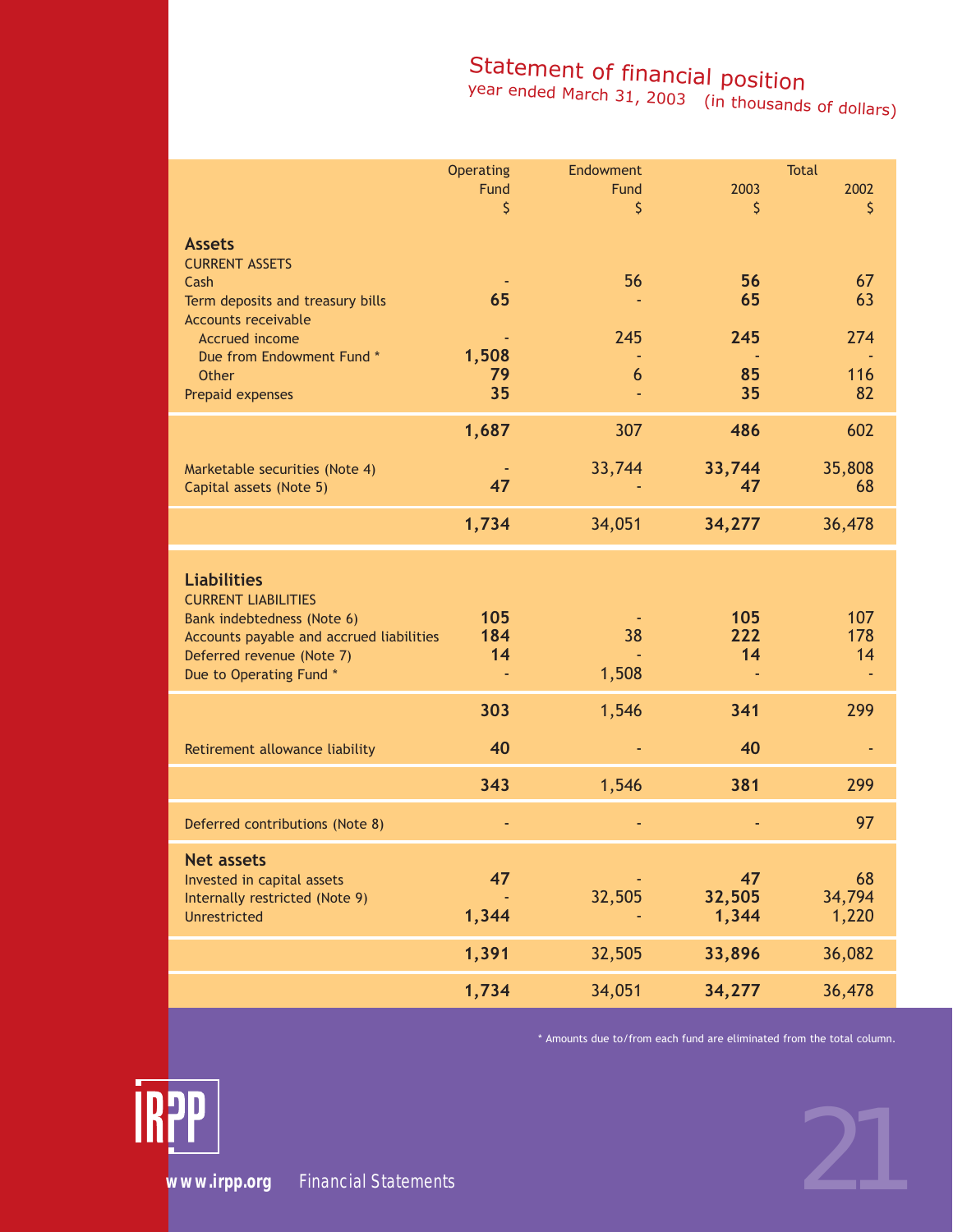# Statement of cash flows<br><sub>year ended March 31, 2003</sub> (in thousands of dollars)

|                                                                                                                                                                                            | 2003<br>Ś                          | 2002<br>\$                       |
|--------------------------------------------------------------------------------------------------------------------------------------------------------------------------------------------|------------------------------------|----------------------------------|
| Cash flows from operating activities<br>(Deficiency) excess of revenue over expenses<br>Items not affecting cash                                                                           | (2, 186)                           | 193                              |
| Loss (gain) on sale of investments<br>Write-down of investments                                                                                                                            | 732<br>150<br>25                   | (1, 152)<br>31                   |
| Amortization of capital assets<br><b>Retirement allowance</b><br>Changes in non-cash working capital items                                                                                 | 40                                 |                                  |
| <b>Accounts receivable</b><br>Prepaid expenses<br>Accounts payable and accrued liabilities<br>Deferred revenue                                                                             | 60<br>47<br>44                     | (1)<br>18<br>$\mathbf{1}$<br>(5) |
|                                                                                                                                                                                            | (1,088)                            | (915)                            |
| Cash flows from financing and investing activities<br>Purchase of capital assets<br><b>Purchase of investments</b><br>Sale of investments<br>(Decrease) increase in deferred contributions | (4)<br>(23, 778)<br>24,960<br>(97) | (35, 948)<br>36,702<br>97        |
|                                                                                                                                                                                            | 1,081                              | 851                              |
| Net decrease in cash<br>Cash position, beginning of year                                                                                                                                   | (7)<br>23                          | (64)<br>87                       |
| Cash position, end of year                                                                                                                                                                 | 16                                 | 23                               |
| Represented by<br>Cash<br>Term deposits and treasury bills<br><b>Bank indebtedness</b>                                                                                                     | 56<br>65<br>(105)                  | 67<br>63<br>(107)                |
|                                                                                                                                                                                            | 16                                 | 23                               |

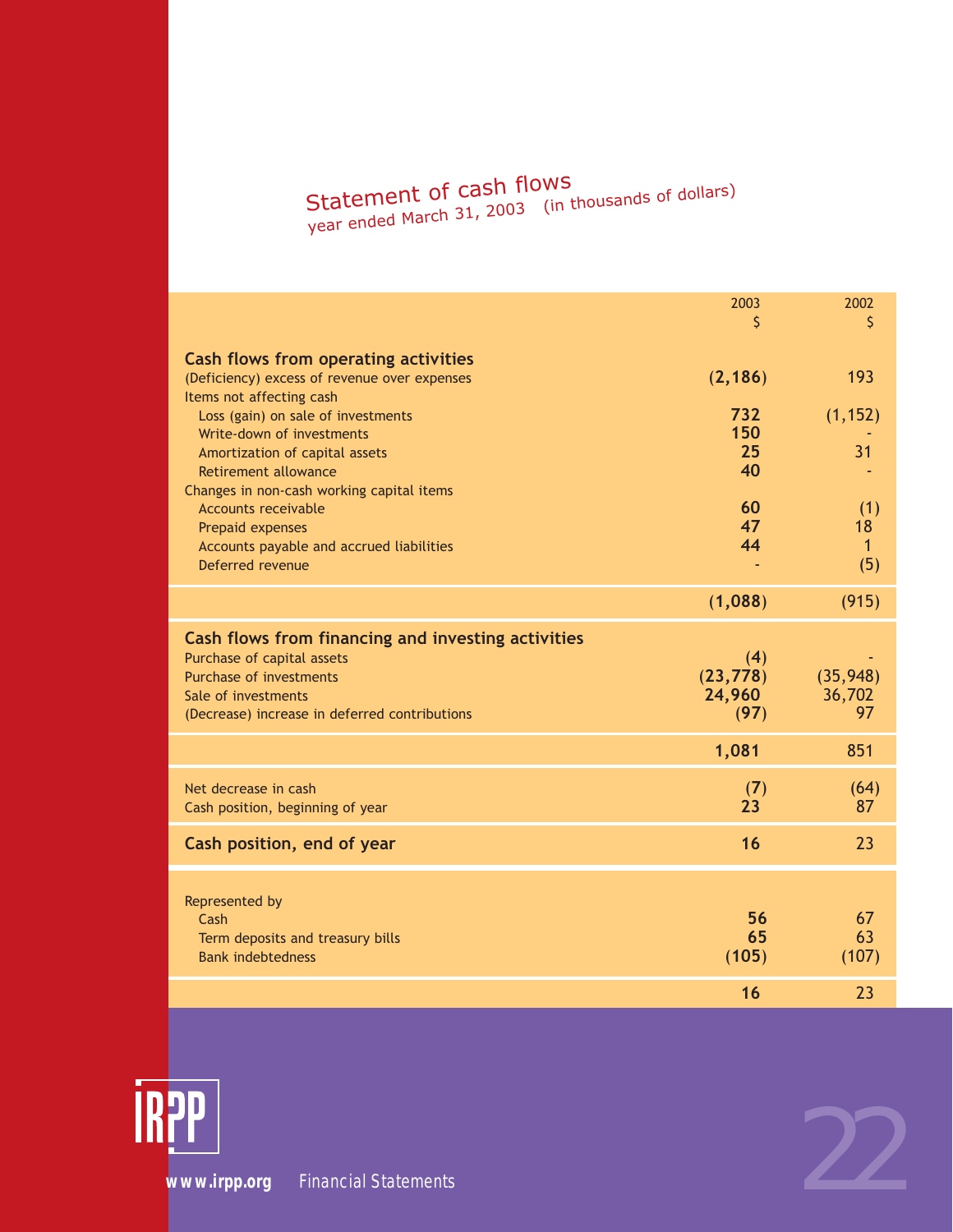# Notes to the financial statements year ended March 31, 2003 (in thousands of dollars)

### 1. DESCRIPTION OF ORGANIZATION

The Institute for Research on Public Policy is an independent, national, not-for-profit organization. Its mission is to improve public policy in Canada by promoting and contributing to a policy process that is more broadly based, informed and effective. The Institute is incorporated under the Canada Business Corporations Act as a not-forprofit organization and is a registered charity under the Income Tax Act.

### 2. SIGNIFICANT ACCOUNTING POLICIES

These statements have been prepared in accordance with Canadian generally accepted accounting principles, using the deferral method of accounting for contributions.

#### *Fund accounting*

The financial statements have been prepared in a manner which segregates the following balances:

- (i) The Operating Fund reports revenue and expenses related to program delivery and administrative activities of the Institute.
- (ii) The Endowment Fund reports resources internally restricted for endowment. Investment income earned on resources of the Endowment Fund is reported in the Operating Fund.

#### *Revenue recognition*

Restricted contributions relating to operations are recognized as revenue of the Operating Fund in the year in which the related expenses are incurred. Unrestricted contributions are recognized as revenue when received or receivable if the amount to be received can be reasonably estimated and collection is reasonably assured.

Endowment contributions are recognized as direct increases in the Endowment Fund balance.

Operating Fund revenue includes investment income when earned, and capital gains or losses when realized.

#### *Publication costs*

Publication costs are now expensed as incurred.

#### *Capital assets*

Capital assets are recorded at cost. Amortization is computed using the straight-line method at rates calculated to amortize the cost of the assets less their residual value over their estimated useful lives. Computer and office equipment are amortized on the straight-line basis over five years. Leasehold improvements are amortized on the straight-line basis over the term of the lease.

#### *Investments*

Investments are recorded at the lower of cost and market value.

Gains or losses on disposal of investments are calculated on the average cost basis and are included in the Operating Fund.

#### *Appropriations*

The Board of Directors of the Institute may, at its discretion, appropriate to the Endowment Fund all or a portion of any operating surplus.



**PP**<br>[www.irpp.org](http://www.irpp.org)  Notes to the financial statements<br>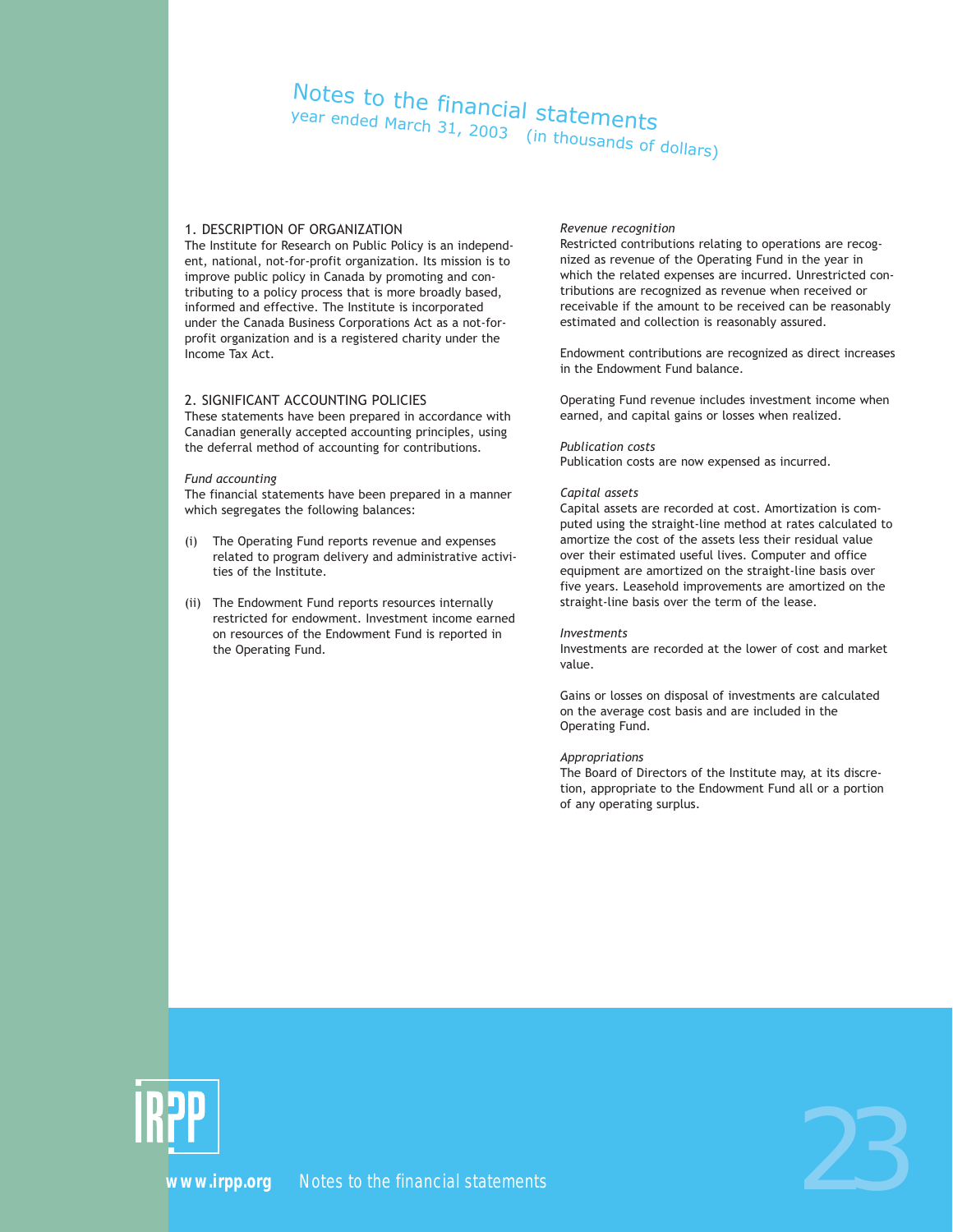#### 3. INTERFUND TRANSFERS

The Operating Fund retains for its use investment revenue equivalent to 5% of the average market value of the Endowment Fund at the end of the three preceding years. Under this formula, the Board of Directors has made available to the Operating Fund an amount of \$2,139,751 (2002 -\$2,074,950). In addition, the Board of Directors approved the use of \$357,374 for the current year's operations from the Operating Fund accumulated surplus (2002 - \$308,396) for a total of \$2,497,125.

Investment income earned consists of the following:

|                                                                                                  | 2003         | 2002  |
|--------------------------------------------------------------------------------------------------|--------------|-------|
| Income earned on resources<br>held for endowment<br>(Loss) gain on sale of<br>investments of the | 1,286        | 1,412 |
| Endowment Fund, net                                                                              | (732)        | 1,152 |
| Investment management and<br>custodial fees<br>Income earned on resources                        | (156)        | (170) |
| of the Operating Fund                                                                            | $\mathbf{z}$ | 3     |
|                                                                                                  |              | 2.397 |

At March 31, 2003, an analysis was performed to determine if a loss in value of investments had been experienced which was deemed to be other than temporary. As a result of current stock market conditions, certain investment values were deemed to be impaired and resulted in a total write-down of \$150,000. The adjustment resulted in a decrease in the carrying value of marketable securities and fund balance (Endowment fund), as well as a charge in the Operating Fund with a corresponding increase in the operating interfund transfer amount.

### 4. MARKETABLE SECURITIES

| 2003                                        |              | 2002          |                                |  |
|---------------------------------------------|--------------|---------------|--------------------------------|--|
|                                             | Market       |               | Market                         |  |
| Cost                                        | <b>Value</b> |               | Cost Value                     |  |
| Ŝ                                           |              | $\mathcal{S}$ |                                |  |
| Bonds 16,297 16,506<br>Stocks 17,447 17,804 |              |               | 18,595 18,579<br>17,213 23,542 |  |
| 33,744 34,310                               |              | 35,808 42,121 |                                |  |

### 5. CAPITAL ASSETS

|                                                                                     | 2003      | 2002              |         |  |
|-------------------------------------------------------------------------------------|-----------|-------------------|---------|--|
|                                                                                     | Accu-     | Net Book Net Book |         |  |
|                                                                                     | mulated   | Value             | Value   |  |
| Cost                                                                                | Amorti-   |                   |         |  |
|                                                                                     | zation    |                   |         |  |
| \$                                                                                  | Ś         | Ś                 | \$      |  |
| Computer<br>equipment 298<br><b>Office</b><br>equipment 85<br>Leasehold<br>improve- | 254<br>82 | 44<br>3           | 65<br>3 |  |
| 63<br>ments                                                                         | 63        |                   |         |  |
| 446                                                                                 | 399       |                   | 68      |  |

### 6. BANK INDEBTEDNESS

A Canadian chartered bank has provided the Institute with a line of credit of \$500,000 at the prime lending rate. As security for any borrowings under the line of credit, a letter of undertaking has been provided to the lender confirming that the Endowment Fund investments are not subject to any encumbrances which would make them unavailable to service the Institute's debt.

As at March 31, 2003, none of the line of credit has been used as the bank indebtedness results solely from outstanding cheques.



**PP**<br>[www.irpp.org](http://www.irpp.org)  Notes to the financial statements<br>